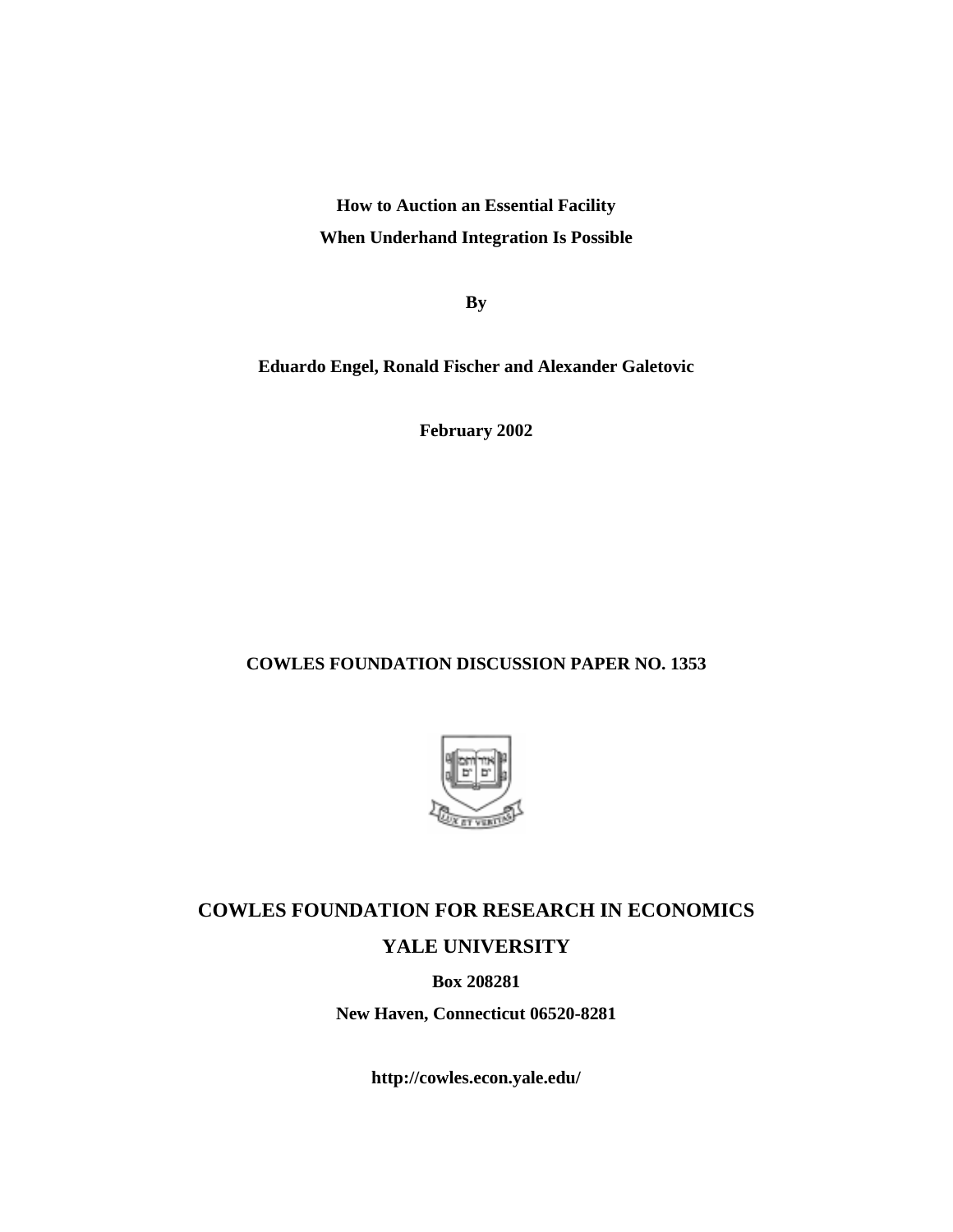## HOW TO AUCTION AN ESSENTIAL FACILITY WHEN UNDERHAND INTEGRATION IS POSSIBLE

### BY EDUARDO ENGEL, RONALD FISCHER AND ALEXANDER GALETOVIC<sup>1</sup>

January 2002

#### **Abstract**

Regulating seaports is difficult in general, even more so for the weak regulatory institutions common in developing countries. For this reason some countries have awarded these facilities via Demsetz auctions, to the port operator that bids the lowest cargo-handling fee. A major concern with Demsetz auctions in this context, is that the winning operator may integrate with a shipper and monopolize the shipping market, by worsening the service quality for competing shippers. The standard policy recommendation against service quality discrimination is to ban the seaport from operating in the shipping market. The effectiveness of such prohibitions is suspect, however, because they can be circumvented by an (illegal) underhand agreement between the port operator and the shipper. In this paper we show that a ban on integration increases welfare if it is combined with a (sufficiently high) floor on the cargo-handling fee that operators can bid in the auction. In the absence of such a floor, however, a Demsetz auction is worse than no regulation at all of the bottleneck monopoly.

Our results apply beyond the port and shipping markets, to any essential facility that can monopolize a downstream market. The results only require that profits with underhand vertical integration agreements be less than with legal vertical integration.

Key words: auctions, ex ante vs. ex post rents, Demsetz auctions, hidden action, monopoly regulation, productive efficiency, vertical integration. JEL classification: D44, L12, L92.

<sup>&</sup>lt;sup>1</sup>Engel: Yale University and NBER. Address: Department of Economics, Yale University, 28 Hillhouse Ave., New Haven, CT 06511. Fischer and Galetovic: University of Chile. Address: Center for Applied Economics (CEA), Department of Industrial Engineering, University of Chile, Av. República 701, Santiago, Chile. E-mails: eduardo.engel@yale.edu, rfischer@dii.uchile.cl, agaleto@dii.uchile.cl. We thank Jose Luis Mardones for several conversations on port fran- ´ chising in Chile and Alejandro Micco and participants at the CEA-DECON seminar and the LACEA meetings (Santiago, October 1999 and Rio, October 2000) as well as at Universidad Torcuato di Tella for comments. Financial support from Fondecyt (grants 1980658 and 1981188) and an institutional grant to CEA from the Hewlett Foundation is gratefully acknowledged.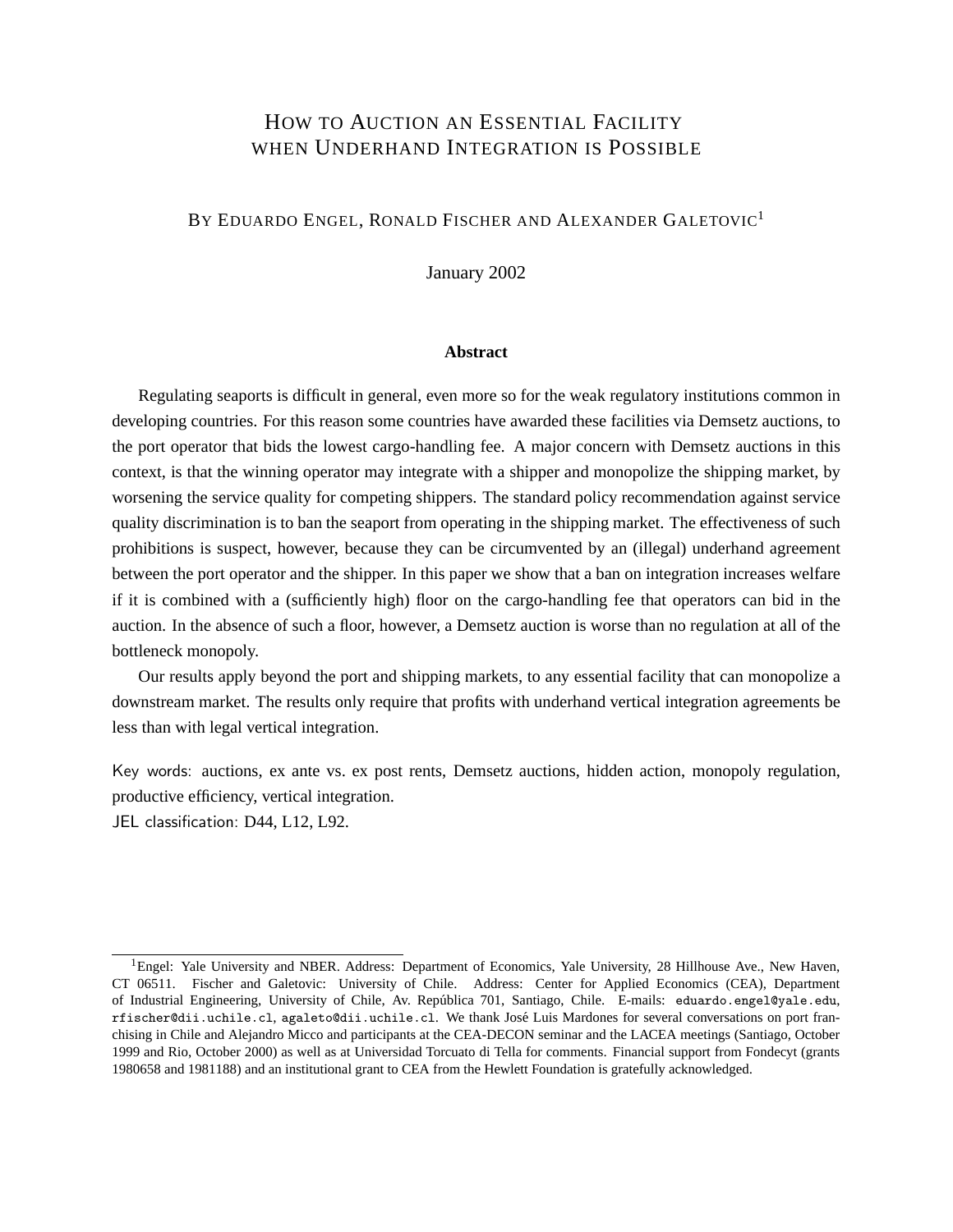### **1 Introduction**

Regulating seaports is difficult in general, even more so for the weak regulatory institutions common in developing countries.<sup>2</sup> For this reason some countries have awarded these facilities via Demsetz auctions, to the firm that bids the lowest cargo-handling fee.<sup>3</sup> A major concern with Demsetz auctions in this context, is that the winning port operator may integrate with a shipper and monopolize the shipping market, by worsening the service quality for competing shippers. The standard policy recommendation against service quality discrimination is to ban the seaport from operating in the shipping market. The effectiveness of such prohibitions is suspect, however, because they can be circumvented by an (illegal) underhand agreement between the port operator and the shipper. In this paper we show that a ban on integration increases welfare if it is combined with a (sufficiently high) floor on the cargo-handling fee that operators can bid in the auction. In the absence of such a floor, however, a Demsetz auction is worse than no regulation at all of the bottleneck monopoly.

Before providing the intuition for our results, we briefly review our main assumptions. First, a port that is integrated with a shipper can lower quality for competing shippers, driving them out of business. Second, monopoly profits for a port that integrates with a shipper are lower with underhand vertical integration than with open integration. This gap can be specified in many ways. One of them notes the inability of making legally binding contracts with underhand agreements, which makes it easy to expropriate specific investments. Another, and this is the one we model explicitly, is based on heterogeneous and unobservable costs of shipping firms. In this case, expected shipping costs of the integrated monopoly are higher than those of the shipping companies that survive in a competitive environment. More important for our purposes, the difference in profits is larger when (open) vertical integration is forbidden, since a standard adverse selection model shows that in this case the seaport must pay an informational rent and must distort production in order to have the shipper reveal her costs. Third, the port facility is awarded in a competitive auction that proceeds as follows. Identical port operators bid both a cargo-handling fee and an up-front transfer to the government. Cargo-handling fees cannot be lower than the floor set by the regulator, and the operator bidding the lowest fee wins. If two or more operators tie for the lowest fee, the winner is the one among them that offered the highest up-front payment.<sup>4</sup>

To understand the intuition underlying our main results, we analyze next two polar cases. In the first one the regulator sets no floor in the auction. In the second one, the floor is set at the fee that allows the shipper to extract all rents from the shipping market (in what follows we refer to this fee as the *monopoly fee*).

Consider first the case with no floor. Since underhand agreements lead to rents for the port operator, competition for the franchise drives fees to zero, and rents are dissipated through the up-front payment to the government. With a zero fee (more generally with a fee below average costs), the winner makes profits

<sup>&</sup>lt;sup>2</sup>See Trujillo and Nombela (2000) for a description of port operations.

<sup>&</sup>lt;sup>3</sup>This is sometimes known as "competition for the field" (instead of in the field) and goes back at least to Chadwick (1859). Demsetz (1968) showed that this simultaneously achieves ex post rent extraction and second-best efficient pricing (yet see Williamson (1976, 1985) for a critique).

<sup>&</sup>lt;sup>4</sup>If the draw persists, the winner is determined by lot.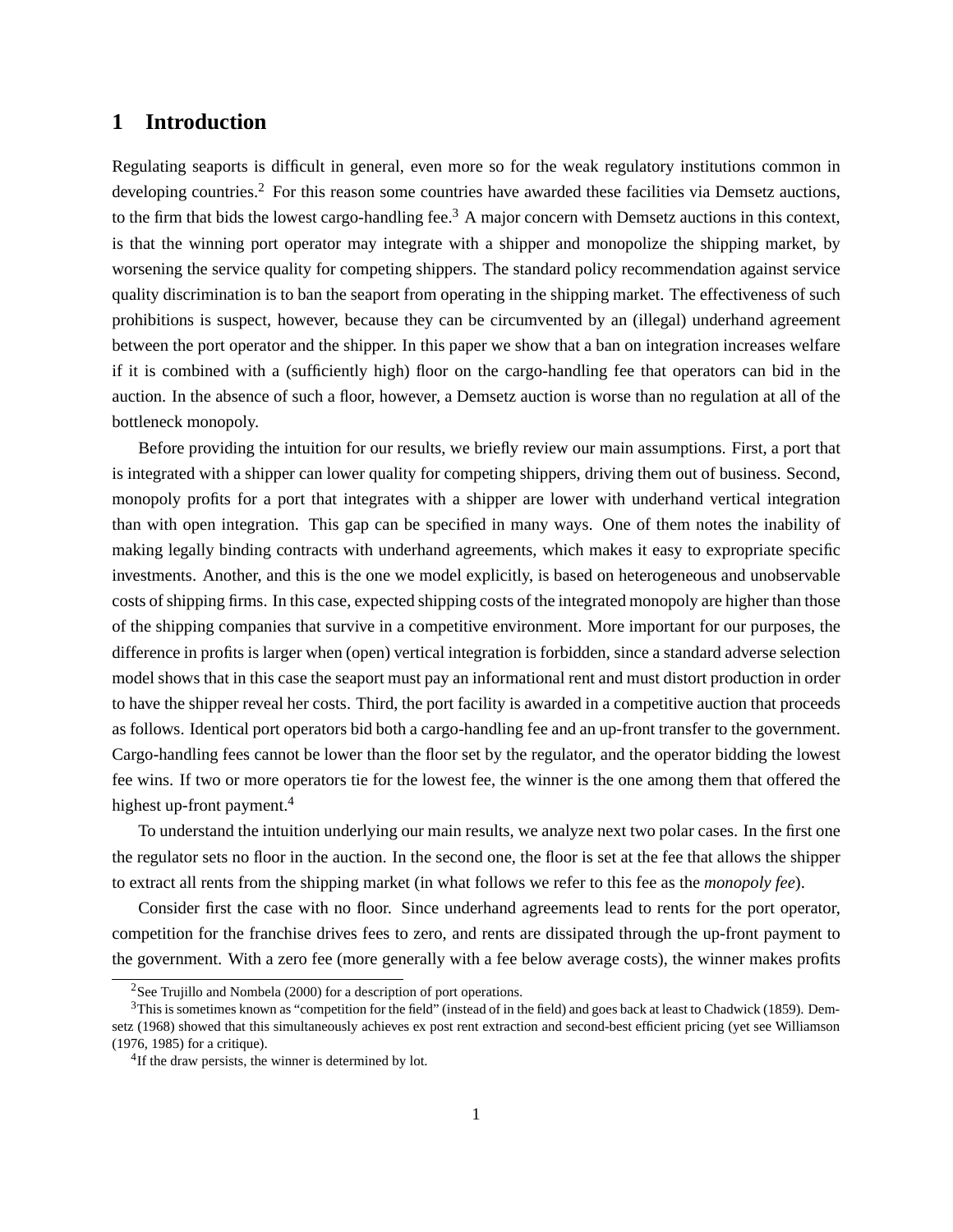only if it chooses vertical integration. The absence of a floor is relevant *ex-ante*, since it determines the market structure chosen by the winner (integration over separation), but plays no role *ex-post*, since the cargo-handling fee turns out to be a transfer within the integrated operator-shipper monopoly.

Consider next what happens with a floor equal to the monopoly fee. With this fee, the winning operator prefers a competitive shipping market, since it extracts all rents from shippers (as in the case with zero floor) while avoiding the downside of integration (cost and production inefficiencies due to asymmetric information). That is, expected profits are higher under separation. It follows that operators will bid the floor and the port will go to a bidder offering an up-front payment equal to expected rents under separation. Note that there is a threshold fee such that if the floor is set above this level, the operator prefers separation, whereas it chooses vertical integration if the floor is set any lower, in which case the fee becomes an internal transfer and its level plays no role in determining profits.

The welfare comparison of both scenarios is straightforward. In both cases the resulting market structure has the inefficiencies associated with monopoly pricing. Yet a floor equal to the monopoly fee leads to a competitive shipping market, avoiding the inefficiencies of underhand integration. The latter case is equivalent to an unregulated monopoly,<sup>5</sup> which explains why a Demsetz auction without a floor leads to lower welfare than an unregulated monopoly.

Next, we characterize the socially optimal floor. Due to competition, the winning fee is always equal to the floor set by the regulator, whatever its level. Recall that the threshold floor is the one where the operator is indifferent between integration and separation. The floor does have an impact on social welfare and *expost* profits when it lies above this threshold: a rise in the floor lowers welfare and increases *ex post* profits. When the floor is set lower, there is vertical integration, with its attendant inefficiencies, and lower social welfare. Hence the socially optimal floor is the threshold fee.

If there are vertical restrictions in place, only underhand integration is possible. Since profits are lower than under open integration, the threshold fee, and therefore the optimal floor, is lower than when integration. It follows that prohibiting (open) integration raises welfare.

The results in this paper apply far beyond seaports, to any industry where a potentially competitive segment requires the services provided by natural monopoly bottlenecks, the so-called *essential facilities*. For example, electric transmission and distribution are essential facilities for competitive power generators and suppliers; so is the last mile in telecoms for competitive internet service providers or long distance carriers; and seaports and airports for transportation companies. For expositional convenience, we talk about "seaports" when we mean essential facilities, "shipping companies" when we have in mind the downstream market and "cargo-handling fee" (or simply fee) for the marginal charge on the use of the essential facility.

Our paper is related to the literature of monopoly regulation via franchising which was pioneered by Chadwick (1859) and Demsetz (1968) (see also Stigler (1968), Posner (1972), Williamson (1976, 1985), Riordan and Sappington (1987), Spulber (1989, Chap. 9), Laffont and Tirole (1993, Chap. 7 and 8), Harstad

<sup>&</sup>lt;sup>5</sup>As is well known (see Spengler (1950)), if the downstream market is competitive and in the absence of economies of scope, there are no incentives for vertical integration, since the monopoly fee for the use of the essential facility extracts all rents from the downstream market.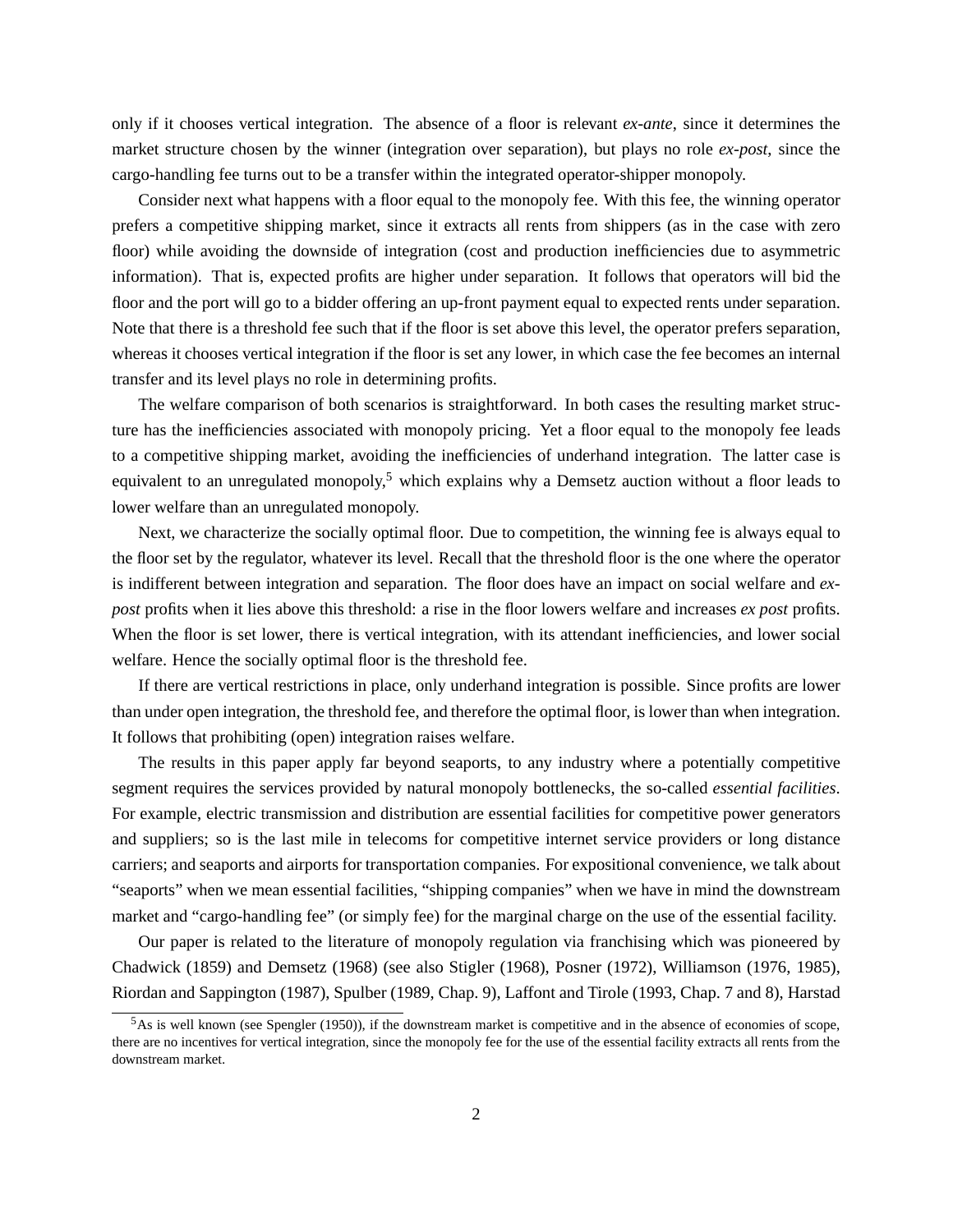and Crew (1999) and Engel, Fischer and Galetovic (2001)). We contribute to this literature by studying the interaction between the Demsetz auction and the downstream *ex-post* market structure, allowing for the possibility of underhand vertical integration. We show that departing from second-best pricing and leaving *ex post* rents in the pockets of the monopolist can be welfare increasing when competition in the auction affects *ex post* market structure.<sup>6</sup> Moreover, *ex post* rents need not conflict with full *ex ante* rent extraction.

Our paper is also related to Vickers (1995) who studied vertical integration by a monopoly optimally regulated a la Baron and Myerson (1982) into an industry with symmetric firms under Cournot competition ` (see also Lee and Hamilton (1999)). We differ from Vickers in that in our model the monopoly is regulated by a Demsetz auction. Moreover, firms are asymmetric in the downstream market, which enables us to consider the selection role of competition. Finally, the downstream market is competitive but can be monopolized by lowering quality to rival firms. We thus study the effects of vertical integration on downstream market structure when quality degradation is a problem, a problem studied by Economides (1998, 1999) in the case of an unregulated monopoly that is vertically integrated with one of many downstream firms competing Cournot (see also Salop and Scheffman (1987)). Finally, note also that Laffont and Tirole (2000, Chap. 4) provide a complete analysis of regulation under the standard models of one-way access to an essential facility.

The rest of the paper proceeds as follows. In Section 2 we describe the recent seaport auctions in Chile. This case study motivates some of our assumptions and provides an application of the model. In Section 3 we show that vertical separation and asymmetric information on costs force the port to share rents. In Section 4 we study the relation between auction outcomes, downstream market structure and welfare. Section 5 discusses several extensions of the basic model. Section 6 briefly summarizes the results of the Chilean port auction. Finally, several appendices include the main proofs and formalizes extensions.

# **2 The Chilean seaport auctions**<sup>7</sup>

Chile is a country isolated from its neighbors by deserts and mountain ranges. Hence the importance of sea-borne trade, which represents a large fraction of its GDP. The Chilean coastline, while long, offers few sites at which important ports can be built without incurring in large sunk investments in breakwaters. Consequently, there are only three large ports for general cargo (as opposed to bulk cargo).

Traditionally, these ports had been state owned, but in 1981, in response to the inefficiencies of state management, the government allowed private firms to unload, store and customs process cargo. Productivity improved substantially under the new regime. Nevertheless, by the mid-nineties, the main Chilean ports had become congested and the government began to look for alternatives to public funding of additional infrastructure. After consulting with experts, it concluded that further productivity improvements could be achieved only if each individual port was operated by a single firm, which would internalize the benefits of

 $6$ See Laffont and Tirole (2000, p. 177) for the analogous case in which downstream competitors would prefer to insist on an access price floor to avoid exclusion.

 $7$ See Foxley and Mardones (2000) for a description of the Chilean seaport auctions.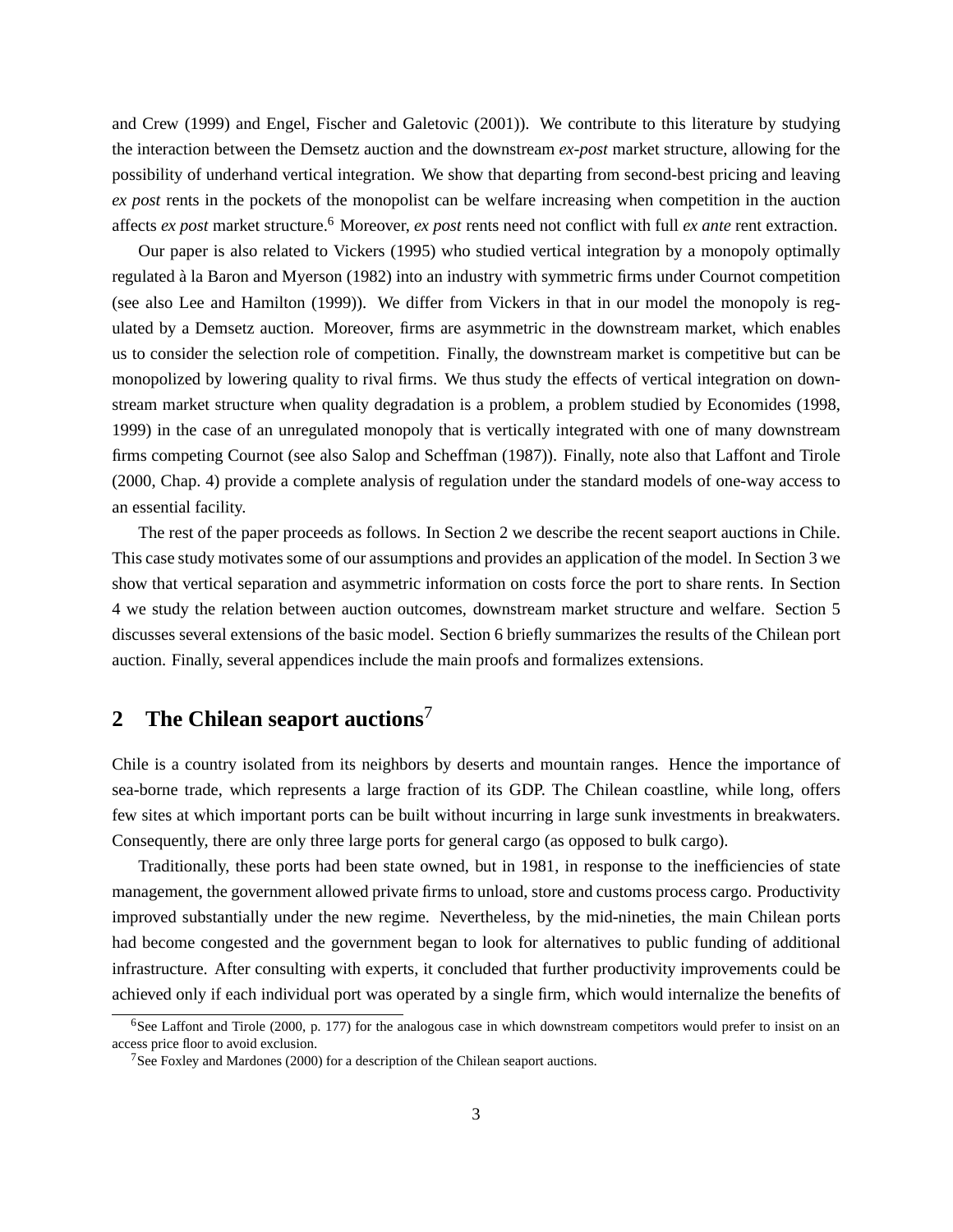investing in large-scale specialized cranes, of improving the coordination of activities within each port and of investing in other activities with important externalities.<sup>8</sup> The expectation was that efficiency gains could at least double the capacity of the ports without any further investments in basic infrastructure.

To ensure that users benefit from productivity improvements, the government designed a competitive auction to award the ports to the firm bidding the lowest cargo handling fee. Nevertheless, regulators feared that if shipping companies won the auction, they would monopolize the port by favoring their own operations and lowering service quality for competitors. The advantages of Demsetz auctions would be lost in the process. Even though the regulator sets minimum quality standards, these are difficult to monitor and enforce under the Chilean regulatory and legal system. Thus it is unlikely that quality standards would help avoid monopolization.

This analysis led to restrictions on horizontal and vertical integration that were supposed to prevent monopolization. First, the Antitrust Commission, at the request of the government, established that no single firm could operate all three ports. Second, shipping companies could own not more than 40% of a port operators' equity.<sup>9</sup> In addition, the government fixed a floor for the cargo handling fee. If two or more firms bid the floor fee in the auction, the port is awarded to the firm that offered the highest lump sum payment.<sup>10</sup>

The main Chilean shipping and stevedore companies challenged the restrictions to vertical and horizontal integration in court. They argued that the restrictions would favor foreign operators; and, moreover, that restrictions would be ineffective or unnecessary because a vertically-separated port could easily replicate the integrated outcome by granting a monopoly to one shipping company in exchange for underhand payments. In addition, they argued that two of the main ports (Valparaíso and San Antonio) compete with each other since they are less than 60 miles away, so there was no danger from monopolization of a port. We will examine these arguments below.

### **3 Vertical separation and rent sharing**

In this section we show that when there is asymmetric information about the costs of shipping companies, an underhand agreement forces the port to share rents with the shipping company even when there are many potential shipping companies. Thus, prohibiting vertical integration imposes a cost on the port.<sup>11</sup> We start by describing the basic model and then solve the port's optimization problem. In the next section we study

<sup>&</sup>lt;sup>8</sup>For example, Mardones (1999, personal communication) argued that firms did not invest in their worker's human capital because they might be hired away by competitors within the port.

<sup>9</sup>This restrictions applied to *relevant shipping companies*, that is, those that carry more than 25% of the cargo transferred in the *region* during the previous year (regions are an administrative division of Chile). It is also worth noting that this is a prospective rule, in the sense that it must hold during the life of the franchise. See Foxley and Mardones (2000) for more details.

 $10$ The floor was fixed so as to cover the rental value of capital invested in the preexisting infrastructure of the port (breakwaters, esplanades, etc). The argument of the regulator was that a lower fee would have prevented the entry of new ports, since they would be unable to compete with franchised ports that need not cover returns on preexisting infrastructure.

 $11$ As we have mentioned, the possibility of expropriation of specific investments is an alternative way of imposing costs of an underhand agreement on the port.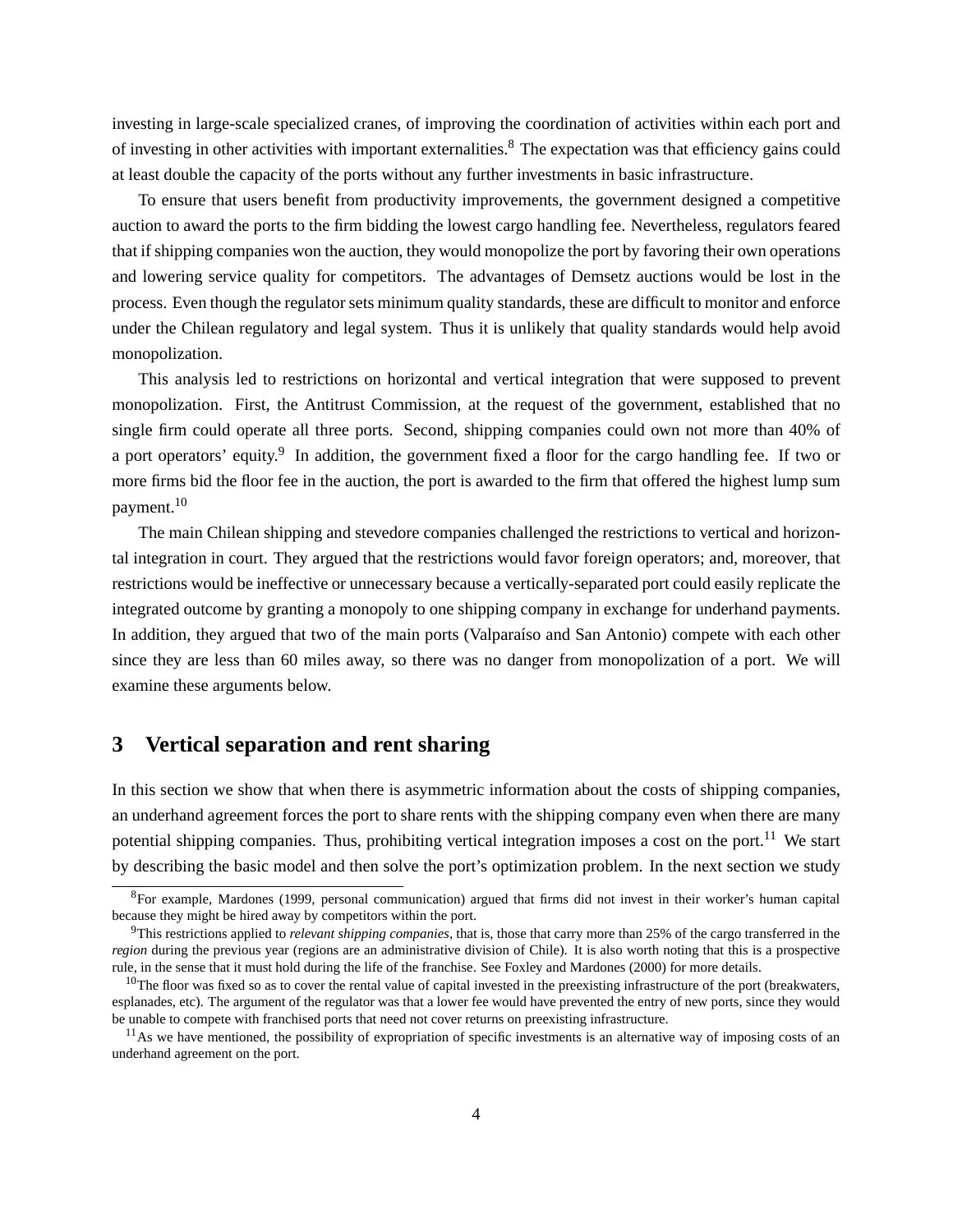the auction of the port franchise.

#### **3.1 The model**

The inverse demand for shipping and handling cargo is  $p = D(q)$ , with  $D' < 0$ , where q is the total quantity of cargo handled and *p* is the price paid by users to shipping companies. We assume that the price *p* covers all necessary arrangements with the port (see Table 1 for the notation used throughout the paper)

There is a continuum of shipping firms, each with constant average cost of transporting cargo equal to *s*. A fraction  $\lambda \in (0,1)$  of shipping companies has a low average cost of  $s_\ell$  per unit of cargo while the remaining shipping companies have a high average cost  $s_h > s_\ell$ . The port's average cost of handling a unit of cargo is constant and equal to *c*. Moreover, we assume that the port is able to lower quality enough to price any shipping company out of the market.

For future reference it is useful to distinguish four possible vertical structures:

- **Unregulated monopoly with vertical separation:** The port is free to choose its fee but is not integrated into the shipping market. There is perfect competition among shipping companies and only low-cost firms survive.
- **Regulated monopoly with vertical separation:** In this case, the port charges the fee with which it won the auction. The downstream market works as in the previous case.
- **Vertical integration:** The port is matched at random with a shipper, thus the probability of integrating with a low-cost shipper is λ. The port gets to know the shipper's costs after starting operations and excluding other firms. The fee bid in the auction is irrelevant.
- **Underhand integration:** The port establishes an underhand agreement with a randomly chosen shipping company and then discriminates against other shipping companies to exclude them from the market. The shipper knows its cost while the port does not and must offer a truth-revealing contract. Again, the fee bid in the auction is irrelevant.

We now study the optimal underhand contract.

#### **3.2 Underhand agreements**

Suppose that vertical integration is prohibited but the port can choose at random a shipping company, establish an underhand contract with it and degrade the quality to rivals in order to exclude them. The only observable variable that can be used in the underhand contract is the amount of cargo *q* that is handled through the port. Since the shipping company belongs to one of two types, the port can offer a menu of contracts

 $A_i + r_i q_i$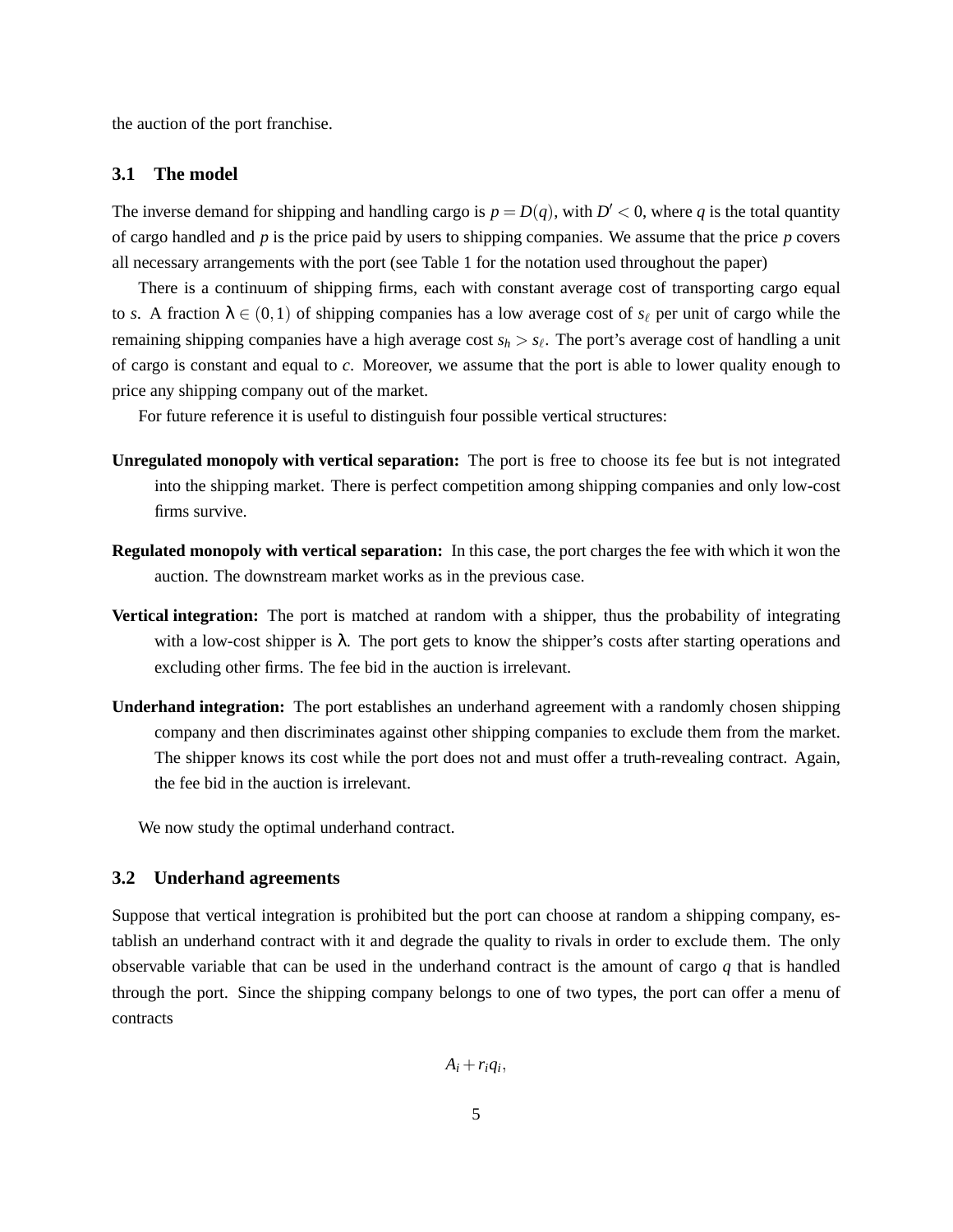Table 1: Notation used throughout the paper

| <b>SYMBOLS</b>                                                     |                                                                 |
|--------------------------------------------------------------------|-----------------------------------------------------------------|
| $D(q)$ :                                                           | inverse demand for shipping                                     |
|                                                                    | $q(p)$ : demand for shipping                                    |
|                                                                    | $q$ : cargo handled                                             |
| $p$ :                                                              | price paid by users                                             |
| $\overline{c}$ :                                                   | constant average cost of port operations                        |
| $S^{\star}$                                                        | shipping company's marginal cost                                |
| λ:                                                                 | fraction of low-cost shipping companies                         |
| $A$ :                                                              | fixed fee paid by shipping company with underhand agreement.    |
| r:                                                                 | per-unit fee paid by shipping company with underhand agreement. |
|                                                                    | $\Pi$ : joint port and shipping profits                         |
|                                                                    | $\pi(A,r)$ : port profits with underhand agreement              |
|                                                                    | $\pi^v$ : port profits with volume operation                    |
| W:                                                                 | welfare                                                         |
| W:                                                                 | open cargo handling fee per unit                                |
| <b>SUB AND SUPERSCRIPTS</b>                                        |                                                                 |
| $\ddot{\hspace{0.1cm}}$ :<br>outcomes with an underhand agreement  |                                                                 |
| outcomes with a vertically integrated monopoly<br>$\mathfrak{t}$ : |                                                                 |
| volume<br>$v^*$                                                    |                                                                 |

- *v*: volume<br> $\ell$ : low cos
- low cost *h* high cost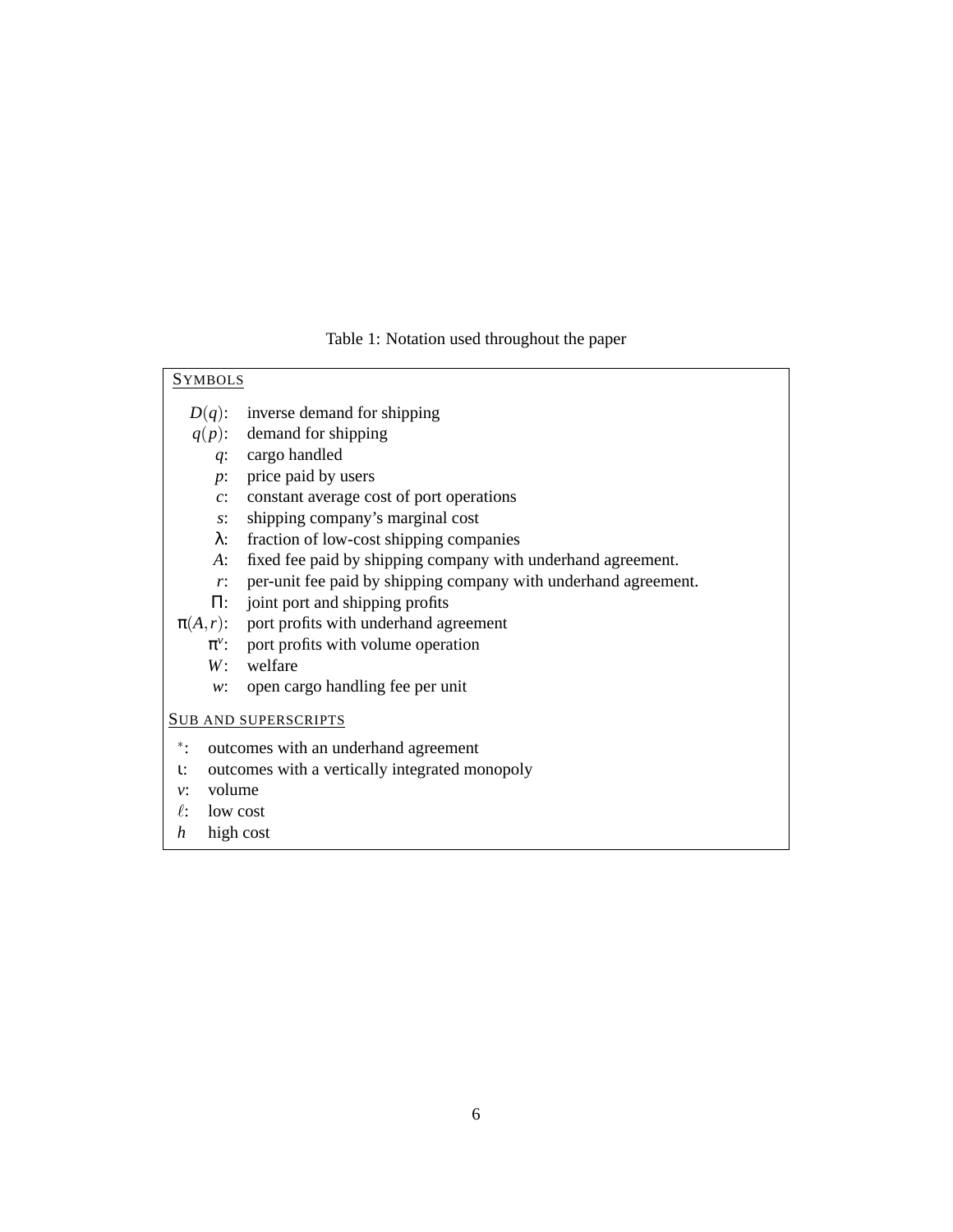$i = \ell$ , *h* where  $A_i$  is a fixed amount and  $r_i$  is a per-unit fee.<sup>12</sup> The revelation principle implies that the port will maximize its rent by using a direct, incentive–compatible mechanism such that  $(A_i, r_i)_{i=\ell, h}$  maximize

(1) 
$$
\lambda [A_{\ell} + (r_{\ell} - c)q_{\ell}] + (1 - \lambda)[A_h + (r_h - c)q_h]
$$

subject to

(2) 
$$
(p_i - s_i - r_i)q_i - A_i \ge 0, \quad i = h, l,
$$

(3) 
$$
(p_{\ell} - s_{\ell} - r_{\ell})q_{\ell} - A_{\ell} \ge (p_h - s_{\ell} - r_h)q_h - A_h,
$$

(4) 
$$
(p_h - s_h - r_h)q_h - A_h \ge (p_{\ell} - s_h - r_{\ell})q_{\ell} - A_{\ell},
$$

(5) 
$$
(p_i - s_i - r_i) + q_i D'_i = 0, \quad i = h, l,
$$

where  $D'_i \equiv D'(q_i)$ . The first pair of inequalities (2) represents the two standard participation constraints. Since the agreement is illegal, there are no legally binding contracts and the port must ensure the shipping company at least zero profits regardless of the shipping company's cost.<sup>13</sup> The next pair of inequalities,  $(3)$ and (4), are standard incentive–compatibility constraints. The last equality (5) appears because the shipping company is free to choose a price that maximizes monopoly profits given it faces costs  $s_i + r_i$ .

Solving this problem leads to the following result:

**Proposition 1** Let  $(A_i^*, r_i^*)_{i=\ell,h}$  be the contract that solves (1)–(5); let  $(p_i^*, q_i^*)_{i=\ell,h}$  be the corresponding  $q$ uantities and prices chosen by the shipping company and  $\Pi(q_i^*)$  the combined profits. Moreover, let  $(A_i^1, r_i^1)_{i=l,h}$  *be the contract that the port would impose if it knew the shipping company's costs,*  $(p_i^1, q_i^1)_{i=l,h}$ *the corresponding prices and quantities and*  $\Pi(q^{\text{t}}_{i})$  *the corresponding combined profits. Then* 

(a) 
$$
r_{\ell}^{*} = c = r_{\ell}^{1}
$$
 and  $r_{h}^{*} = c + \frac{\lambda}{1-\lambda}(s_{h} - s_{\ell}) > c = r_{h}^{1}$ ;  
\n(b)  $p_{\ell}^{*} = p_{\ell}^{1}$  and  $p_{h}^{*} > p_{h}^{1}$ ;  
\n(c)  $A_{\ell}^{*} < \Pi(q_{\ell}^{*}) = \Pi(q_{\ell}^{1}) = A_{\ell}^{1}$  and  $A_{h}^{*} + (r_{h}^{*} - c)q_{h}^{*} = \Pi(q_{h}^{*}) < \Pi(q_{h}^{1}) = A_{h}^{1}$ .

#### **Proof:** See Appendix A.  $\blacksquare$

Note that the full-information contract  $(A_i^t, r_i^t)_{i=\ell,h}$  replicates the outcome of a vertically integrated port. Hence, Proposition 1 shows that the restriction on vertical integration reduces port profits for two reasons. First, the port sets a per-unit charge of  $r_h^* > c$ , which distorts (optimally) the decisions of the high-cost shipper. Second, the port must transfer an informational rent to the low-cost shipper. Since  $s_h > s_\ell$  and

 $12$ Note that this assumption rules out the possibility of auctioning the underhand contract. If that could be done, a low-cost shipper would win the auction and no inefficiency would occur. We believe, however, that running an underhand auction is unlikely to be feasible when vertical integration is illegal. Moreover, under such circumstances a contract cannot be enforced. Thus, nothing would prevent the winner of such an auction of claiming higher costs ex post, if it were convenient to do so.

One could also argue that over time the port will eventually learn the cost of the shipper. We consider this possibility below.

<sup>&</sup>lt;sup>13</sup>Since there is only one match in the game, in principle we have a bilateral monopoly. We will assume all the negotiating power belongs to the port (i.e., the worst case scenario for our analysis, since the loss to the port from an underhand agreement is the lowest).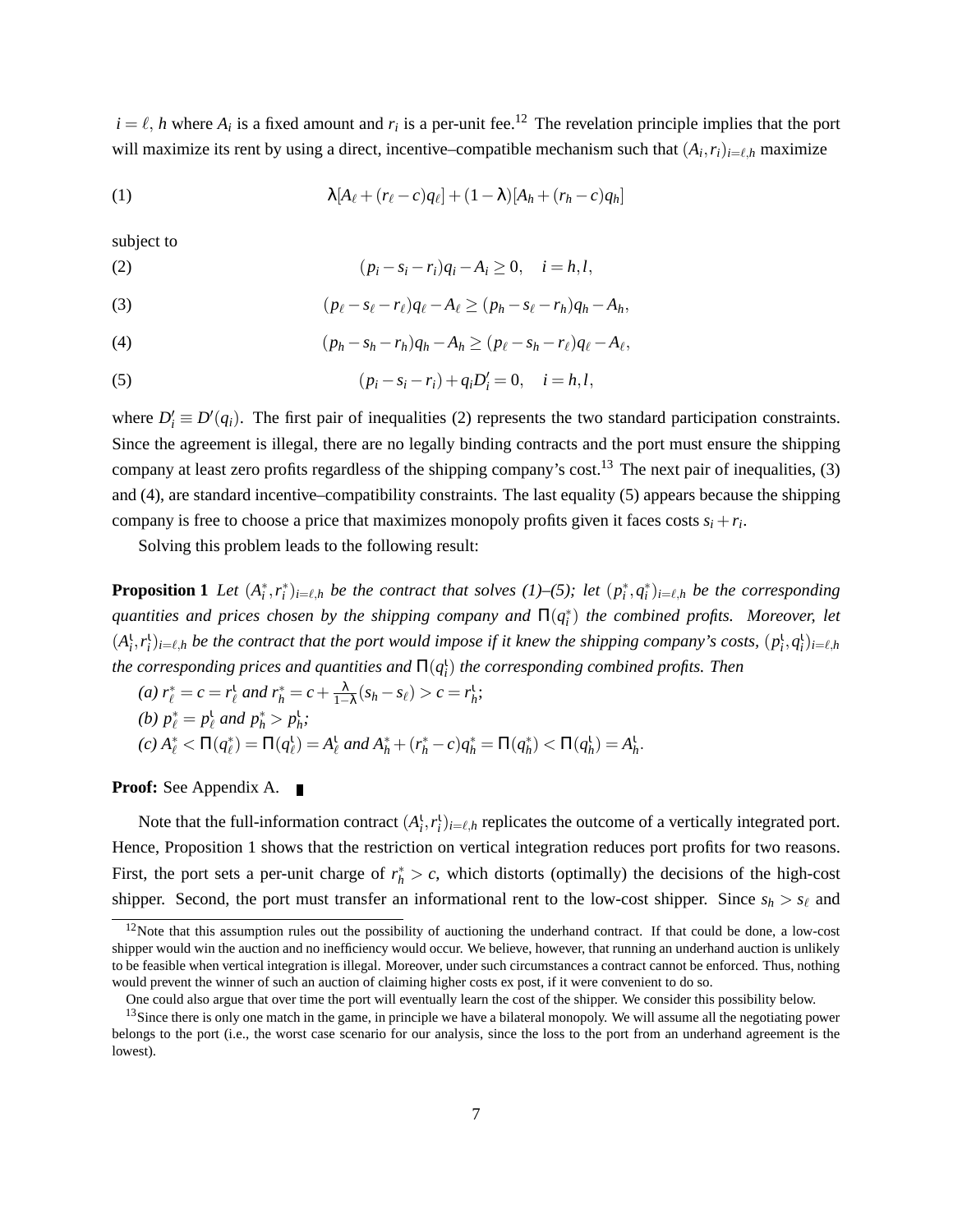$(p_h^* - s_h - r_h^*)q_h^* - A_h^* = 0$ , the low-cost shipper makes a profit

$$
(p_h^* - s_\ell - r_h^*)q_h^* - A_h^* = (s_h - s_\ell)q_h^* > 0
$$

by claiming that its cost is high. This sets a lower bound on the rent that the low-cost shipper receives. We have that the port's expected utility under vertical separation is

$$
\mathsf{E}_i \pi(A_i^*,r_i^*) = \lambda A_\ell^* + (1-\lambda)\Pi(q_h^*),
$$

where  $\pi(A,r)$  are the port's profits when establishing an underhand agreement which charges a fixed fee *A* and a per-unit fee *r*. These profits are lower than the profits of a vertically integrated port

$$
\mathsf{E}_i \pi(A_i^{\mathrm{t}}, r_i^{\mathrm{t}}) = \mathsf{E}_i \Pi(q_i^{\mathrm{t}}) = \lambda \Pi(q_\ell^{\mathrm{t}}) + (1 - \lambda) \Pi(q_h^{\mathrm{t}}),
$$

since  $A^*_{\ell} < \Pi(q_{\ell}^1)$  as shown in Proposition 1.

For future reference it is useful to compute aggregate welfare with underhand and vertical integration. Let  $W(q)$  be aggregate welfare when q units of cargo are handled, then

$$
\mathsf{E}_{i}\mathsf{W}(q_{i}^{*})\equiv\lambda\left[\int_{0}^{q_{\ell}^{*}}D(q)\mathrm{d}q-(c+s_{\ell})q_{\ell}^{t}\right]+(1-\lambda)\left[\int_{0}^{q_{h}^{*}}D(q)\mathrm{d}q-(c+s_{h})q_{h}^{*}\right]
$$

and

$$
\mathsf{E}_{i}\mathsf{W}(q_i^{\mathsf{t}}) \equiv \lambda \left[ \int_0^{q_\ell^{\mathsf{t}}} D(q) \mathrm{d}q - (c+s_\ell) q_\ell^{\mathsf{t}} \right] + (1-\lambda) \left[ \int_0^{q_h^{\mathsf{t}}} D(q) \mathrm{d}q - (c+s_h) q_h^{\mathsf{t}} \right].
$$

Clearly  $E_i W(q_i^*) < E_i W(q_i^t)$  since  $q_h^* < q_h^t$ . Moreover, if the cost of the shipping company is low, aggregate welfare under vertical integration equals welfare under separation.

### **4 Auction design**

In the previous section we showed that vertical separation reduces the attractiveness of monopolizing the shipping market. In this section we study the interaction between the restrictions on vertical integration and the rules of the auction.

### **4.1 Timeline**

The timing of the game is as follows:

- 1. The regulator sets a floor *w* for the fee per unit of cargo.
- 2. Each bidder  $i = 1, ..., n$  submits a bid  $(w_i, G_i) \in \mathbb{R}^2_+$ , where *w* is the per unit cargo handling fee and *G* is an up-front payment to the government.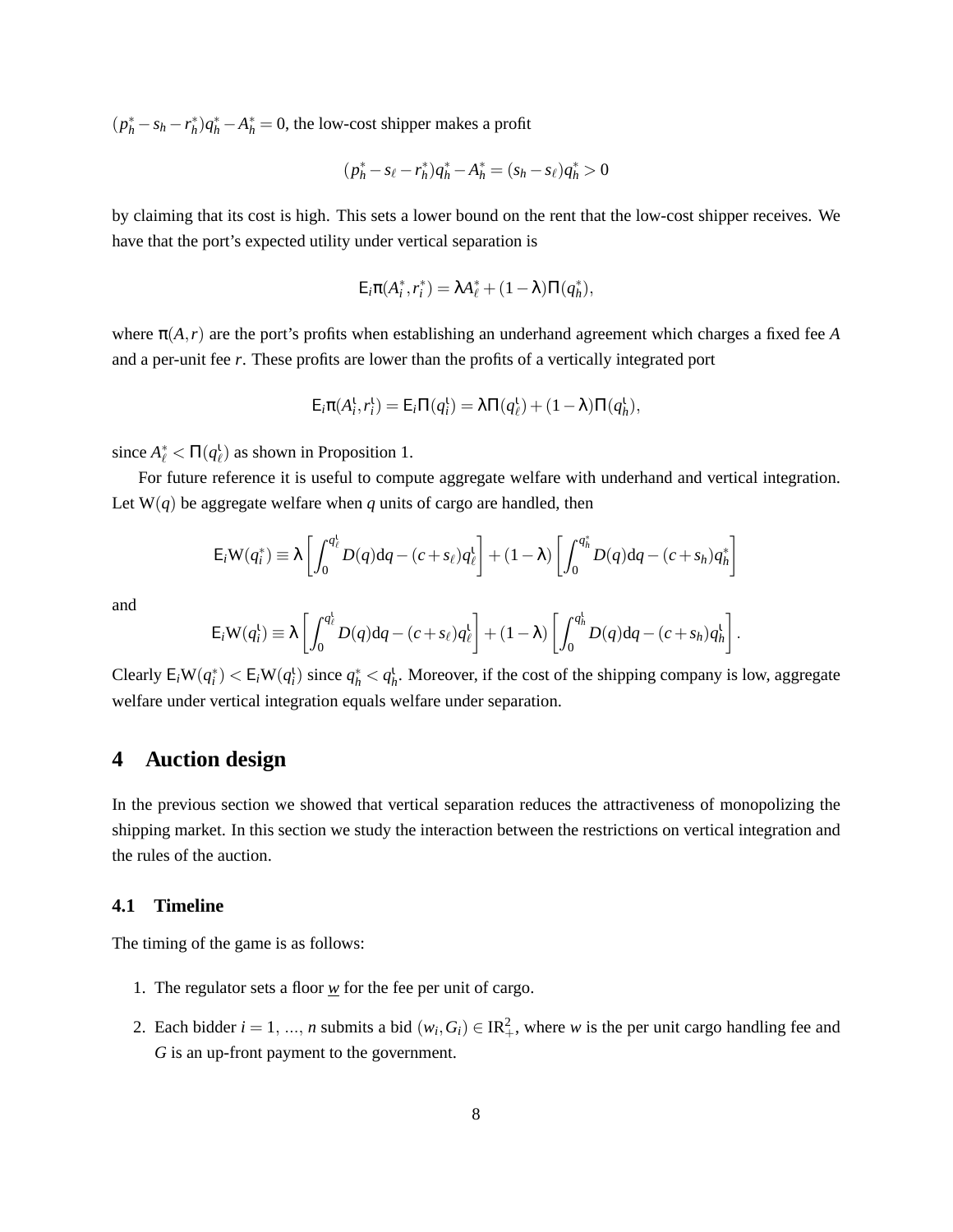- 3. If  $\min_j w_j > w$ , the port is awarded to the firm bidding  $\min_j w_j$ .<sup>14</sup> If  $\min_j w_j \leq w$  the port is awarded, among the firms that bid <u>*w*</u> or less, to the one that offers the largest  $G_j$ .<sup>15</sup>
- 4. After the franchise is awarded the port chooses one of two strategies. Under the *U* (underhand) strategy, it establishes a monopolization agreement with a shipping company chosen at random. Under the  $\mathcal{V}$  (volume) strategy, it operates the port so as to maximize the volume of cargo, charging min<sub>*i*</sub>  $w_i$ per unit.
- 5. If the port decides to use the *U* strategy then:
	- The port offers the shipping company a take-it-or-leave-it underhand contract.
	- The port lowers service quality to rivals and the market is monopolized.
	- The shipping company learns its cost and the contract is implemented.
- 6. If the port chooses the  $\nu$  strategy, there is free competition in the shipping market.

Observe that competition for the franchise leads to rent dissipation. Nevertheless, different cargo handling fees will affect demand and the structure of the shipping market.

#### **4.2 Ex post market structure and welfare**

As usual, it is convenient to solve the game by backwards induction. Assume that the outcome of the auction is a cargo handling fee *w*. The port can choose one of two strategies: operate for volume,  $\mathcal{V}$ , or underhand integration, *U*. We begin by analyzing the port's decision and the ensuing market structure. Next we study aggregate welfare in each case.

**Market structure** Consider first the profits of the port using the  $\mathcal V$  strategy. Call  $p^{\nu}$  the price paid by users when the port follows strategy  $\mathcal V$ . Since the shipping market is competitive and low-cost shipping companies will drive high-cost shipping companies out of business, the price paid by users will equal the cost of low-cost shipping companies plus the fee for using the port. Thus, in equilibrium

$$
p = s_{\ell} + w \equiv p^{\nu}.
$$

The total quantity of cargo handled will be  $q^v \equiv q(p^v)$  (where  $q(p)$  denotes the demand function, i.e.,  $D^{-1}(p)$ in the notation of Section 3) and the port will make profits equal to

(7) 
$$
\pi^{\nu}(w) \equiv (w-c)q(s_{\ell}+w).
$$

<sup>&</sup>lt;sup>14</sup>In case of a draw, the winner is determined by lot among those who made the lowest bid.

<sup>&</sup>lt;sup>15</sup>In case of a draw, the winner is determined by lot among those who made the highest bid.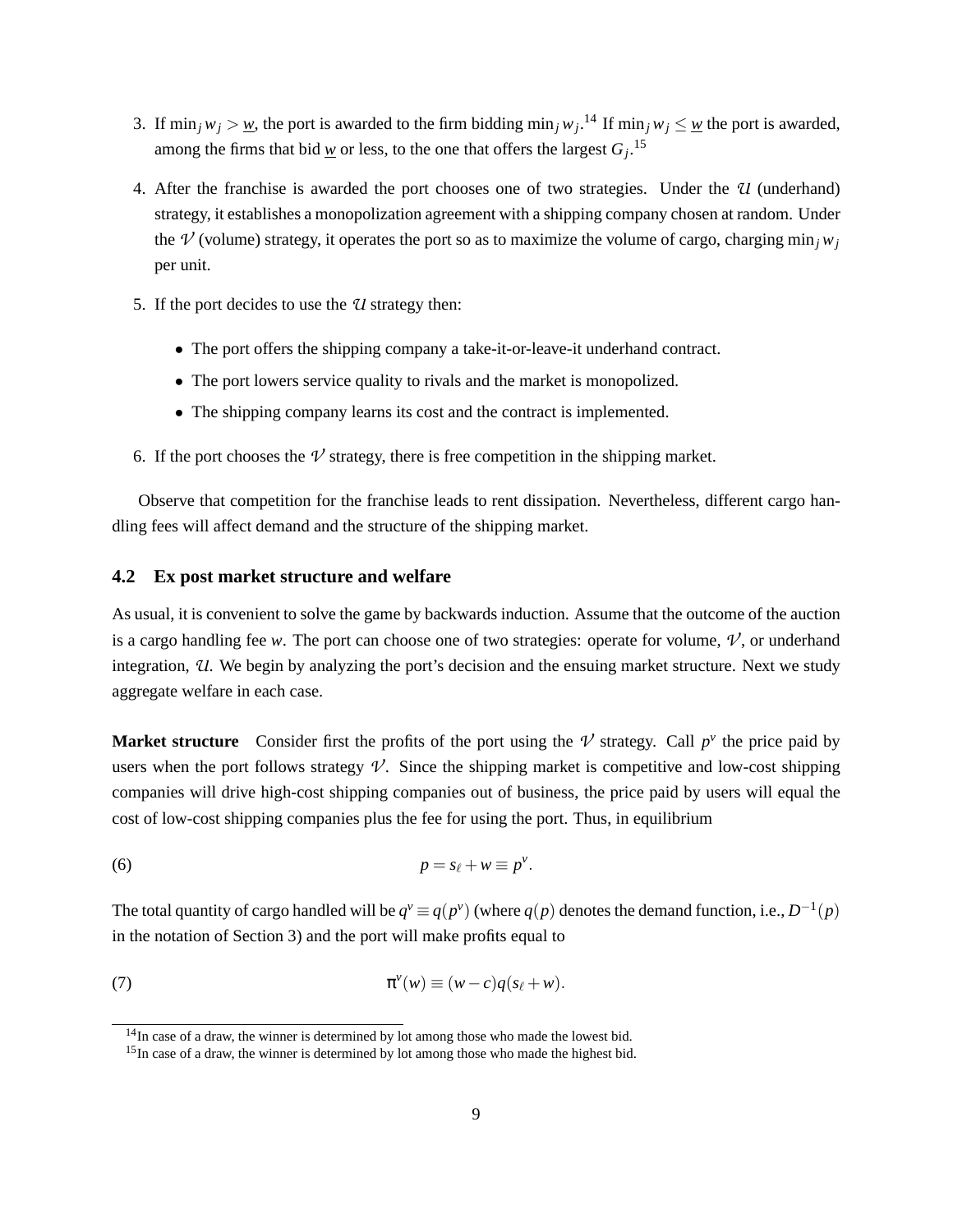

Figure 1: Port profits and market structure

Figure 1 plots the profit function (7), which is continuous and strictly increasing in the relevant range if the standard conditions that ensure strict quasiconcavity hold.  $\pi^{\nu}(w)$  peaks at  $w^m \equiv p^m - s_\ell$ , where  $p^m =$ argmax  $(p - s_\ell - c)q(p)$ , the fee that would be set by an unregulated, vertically separated port. As is well known, the port can exploit all its monopoly power by choosing *w* such that  $w + s_\ell = p^m$ .

Now, since  $\pi^{\nu}(c) = 0$ ,  $\pi^{\nu}$  is increasing in the interval  $[c, p^m - s_\ell]$  and there exists  $w^* \in (c, p^m - s_\ell)$  such that

$$
\pi^v(w^*)=\mathsf{E}_i\pi(A_i^*,r_i^*),
$$

that is, w<sup>\*</sup> is such that profits from the volume and the underhand strategies are the same. There also exists  $w^{\text{t}} \in (c, p^m_{\ell} - s_{\ell})$  such that

(8) 
$$
\pi^{\nu}(w^{\iota}) = E_i \Pi(q_i^{\iota})
$$

with  $w^* < w^1$ , since  $E_i \pi(A_i^*, r_i^*) < E_i \Pi(q_i^1)$  as shown in the previous section. Note also that  $E_i \Pi(q_i^1) <$  $\Pi^{n}(w^{m})$  because the expected value considers the possibility of integration with a high-cost firm. The following results are now apparent from Figure 1:

**Result 4.1** *When w* is close enough to  $p^m - s_\ell$  the port prefers volume operations.

**Result 4.2** *If w is sufficiently low, the port will monopolize the shipping market through an underhand agreement.*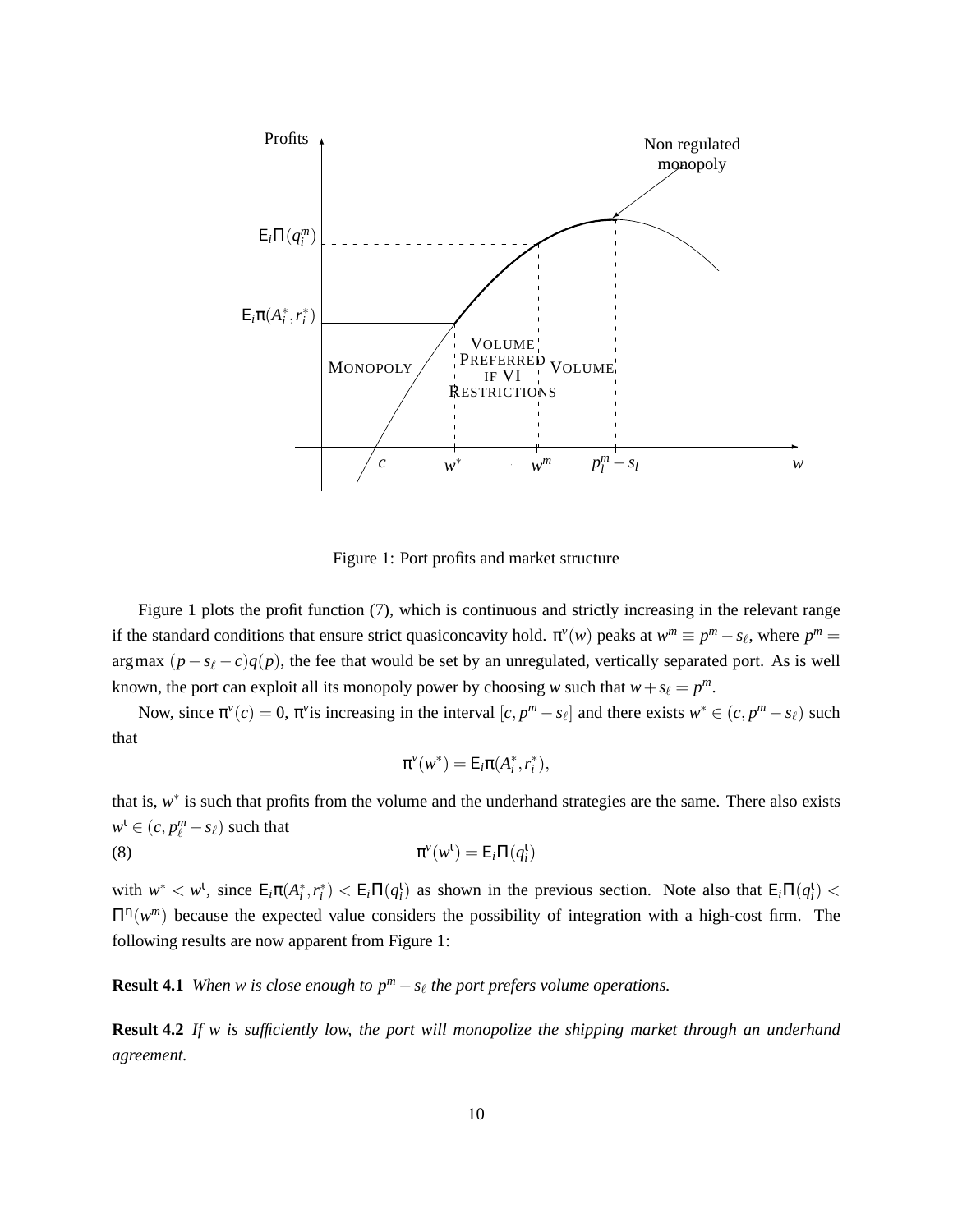#### **Result 4.3** *Vertical separation makes volume operation relatively more attractive.*

Result 4.1 shows that a competitive shipping market  $(V)$  is more attractive when the fee *w* is high. To see the intuition, assume that  $w = p^m - s_\ell$ . In this case competition weeds out all inefficient shipping companies and the port makes the same profits as an unregulated monopoly. By contrast, if the port chooses to establish an underhand agreement, it must not only share rents and distort production, but it may also pair up with an inefficient shipping company. This makes an underhand agreement less attractive than operating for volume..

If the cargo handling fee *w* falls, competition in the shipping market transfers more of the efficiency gains to users via lower prices *p*, but this lowers profits for the port. There is a value of the fee, which we denote by w<sup>\*</sup>, such that monopolizing the shipping market becomes more attractive, despite the costs of underhand agreements. Interestingly, underhand profits do not depend on *w* and remain constant at  $E_i \pi(A_i^*, r_i^*)$ .

Result 4.3 shows that restrictions on vertical integration enlarge the range of auction outcomes *w* such that the port chooses the  $\nu$  strategy and a competitive shipping market results. The reason is quite clear: an underhand integration, even when it cannot be penalized, is not a perfect substitute for legal vertical integration.

**Welfare** Consider welfare as a function of *w*. If the port chooses the volume strategy, aggregate welfare is

$$
W(q^v) \equiv \int_0^{q^v} D(q) \mathrm{d}q - (c + s_\ell) q^v,
$$

i.e., total user surplus minus port and efficient firm shipping costs. Now  $dW(q^v)/dw = [D(q^v) - c$  $s_{\ell}$  |*dq<sup>v</sup>* /*dw* < 0 for *w* > *c*, since  $D(q^{\nu}) \equiv w + s_{\ell} > c + s_{\ell}$  and  $dq^{\nu}$  /*dw* < 0. On the other hand, with underhand integration, welfare equals  $E_iW(q_i^*)$ . The following proposition compares welfare with competitive and monopolized shipping markets:

**Proposition 2**  $W(q^{\nu}) > E_i W(q_i^1) > E_i W(q_i^*)$  and  $W(q^{\nu}) \ge W(q_i^1) \ge W(q_i^*)$  for  $i = \ell$ , h. Thus, welfare is *always higher when the port chooses a competitive shipping market.*

**Proof:** Since  $dW(q^v)/dw < 0$  for  $w \in [c, p^m - s_\ell]$  and  $q^v = q_\ell^1$  when  $w = p^m - s_\ell$ , it follows that welfare with a competitive shipping market is at least equal to  $W(q_\ell^1) = \int_0^{q_\ell^1} D(q) dq - (c + s_\ell) q_\ell^1$  and generically higher. Now recall that

$$
\mathsf{E}_i \mathsf{W}(q_i^{\mathsf{t}}) = \lambda \mathsf{W}(q_\ell^{\mathsf{t}}) + (1 - \lambda) \mathsf{W}(q_h^{\mathsf{t}}) > \mathsf{E}_i \mathsf{W}(q_i^{\mathsf{t}}) = \lambda \mathsf{W}(q_\ell^{\mathsf{t}}) + (1 - \lambda) \mathsf{W}(q_h^{\mathsf{t}})
$$

because  $q_{\ell}^1 > q_h^*$ , from which the result follows.

Proposition 2 implies that vertical and underhand integration reduce welfare. There are three sources of inefficiency when the port chooses underhand integration. First, the standard allocative inefficiency of monopoly, which is also present in an unregulated market (i.e., when the port freely chooses *w*). Second,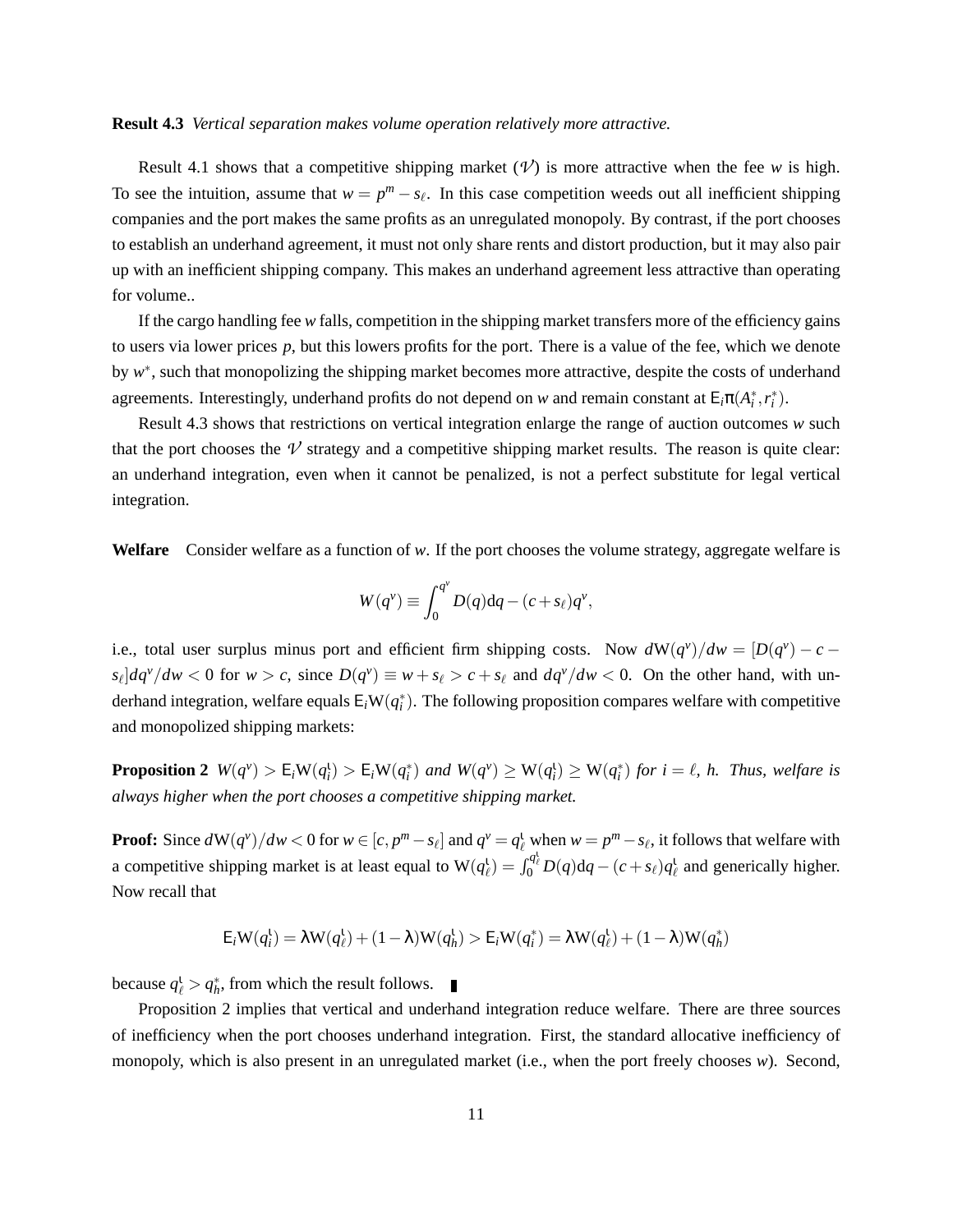

Figure 2: Welfare and market structure

underhand integration leads to productive inefficiency, because a high-cost shipping company may be chosen to monopolize the market. And third, the high-cost firm faces distorted fees in order to lower the cost of the incentive constraint on the low-cost firms.

Figure 2 depicts welfare as a function of the cargo handling fee given the (privately) optimal decision of the port. As long as  $w \in [w^*, p^m - s_\ell]$  the port chooses a competitive shipping market when vertical integration is illegal. Welfare increases as we move leftward and *w* falls; it reaches a maximum when  $w = w^*$ . The intuition is simple. In that range a lower *w* leads to a lower shipping fee *p* and users receive an increasing fraction of the benefits from an efficient shipping market. When the cargo handling fee falls below *w*<sup>∗</sup>, the shipping market becomes a monopoly. Welfare jumps down to  $E_iW(q_i^*)$  and becomes independent of *w*.

Restrictions on vertical integration have two consequences which differ depending on *w*. First, they enlarge the range of *w*'s for which the port chooses a competitive shipping market. Obviously, in the interval [w<sup>\*</sup>, w<sup>t</sup>) they increase welfare. On the other hand, when the fee is too low, restrictions do not prevent monopolization, so welfare is lower.

#### **4.3 Auction rules, market structure and welfare**

The previous sections have shown how the structure of the shipping market and the welfare impact of the restrictions on vertical integration depend on the fee that wins the auction. In this section we examine the auction for the port franchise.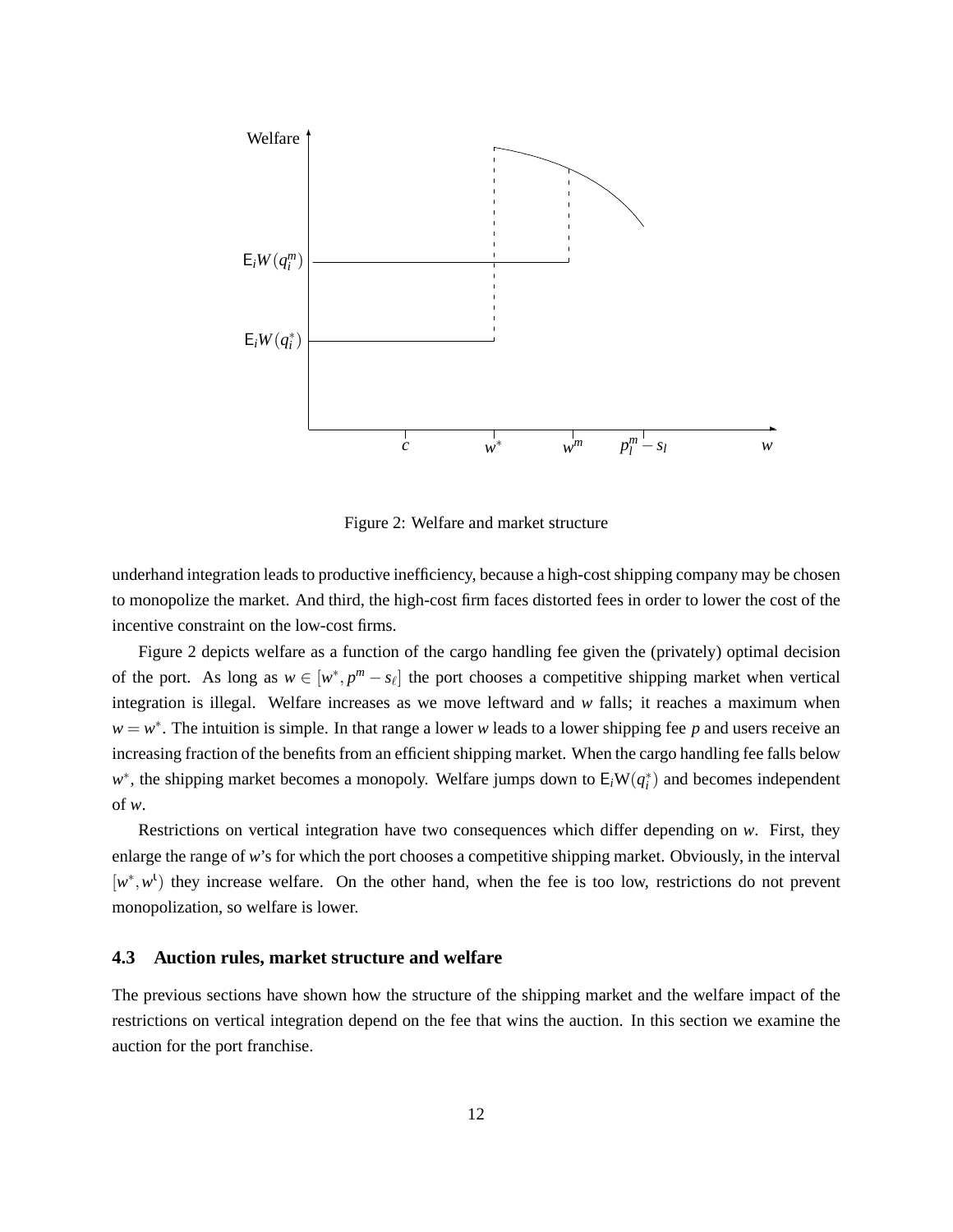We begin by considering the case where there is no floor (i.e.,  $w = 0$ ). In this case, min<sub>*j*</sub>  $w_j > 0$  cannot be an equilibrium, for then it pays to set *w* slightly below min<sub>j</sub>  $w_j$  and receive profits which are at least  $E_i\pi(A_i^*, r_i^*) > 0$  if vertical integration is not allowed and  $E_i\Pi(q_i^1) > 0$  if it is. Since neither  $E_i\pi(A_i^*, r_i^*)$  nor  $E_i\Pi(q_i^1)$  depend on the fee when *w* is low enough, competition drives min<sub>j</sub> *w*<sub>j</sub> to zero. Moreover, since monopoly profits do not depend on *w*,  $\max_j G_j < E_i \pi(A_i^*, r_i^*)$  cannot be an equilibrium either. Hence, we have established the following result:

**Result 4.4** *(i) If*  $w = 0$  *and vertical integration is prohibited then in equilibrium* min<sub>*j*</sub>  $w_j = 0$  *and* max<sub>*j*</sub>  $G_j =$  $E_i\pi(A_i^*,r_i^*)$ ; (ii) if  $\underline{w} = 0$  and vertical integration is allowed then in equilibrium  $\min_j w_j = 0$  and  $\max_j G_j = 0$  $E_i\Pi(q_i)$ .

Result 4.4 shows that in a precise sense competition for the franchise can be too intense. If there is no floor ( $w = 0$ ), competition brings *w* down to the range where monopolization becomes attractive. When  $w \in [0, w^*)$ , the auction leads to a fee of w and underhand agreements ensue. Thus, the auction inevitably leads to a monopolized shipping market. While ex ante competition for the franchise extracts all expected rents from bidders, Proposition 2 and Result 4.4 imply the following somewhat surprising corollary, which is apparent from Figure 2:

**Corollary 1** *If*  $w \leq w^*$ , then (i) welfare is lower than with an unregulated port and (ii) restrictions on *vertical integration reduce welfare.*

Simple inspection of Figures 1 and 2 shows that the regulator can do much better by setting a floor  $w \geq w^*$ . Competition for the franchise will drive the cargo handling fee to  $w$  and the port will choose a competitive shipping market. Any rents that the port may make will be competed away through the lump sum payment *G*. These facts can be summarized in the following result:

**Result 4.5** *(i)* If  $w \geq w^*$  and vertical integration is prohibited then in equilibrium  $\min_j w_j = w$  and  $\max_j G_j = w$  $\pi^{\nu}(\underline{w})$ ; (ii) if  $\underline{w} \geq w^{\nu}$  and vertical integration is allowed then in equilibrium  $\min_j w_j = \underline{w}$  and  $\max_j G_j = \pi^{\nu}(\underline{w})$  $E_i\Pi(q_i)$ .

Thus, restrictions on vertical integration can be welfare enhancing when combined with a floor  $w \geq w^*$ , since they allow the regulator to set a lower  $w$  than without the restrictions. Alternatively, for a given  $w$ , restrictions on vertical integration make it less likely that the shipping market will be monopolized. In any case, Result 4.4 suggests that if there is uncertainty about the true value of  $w^*$ , the regulator should err on the safe side by setting a value of the floor  $w$  above  $w^*$ .

A second implication of the preceding results, which is apparent from Figure 1, is that the government obtains a higher lump sum payment if it sets a floor above *w*<sup>∗</sup> than when shipping is monopolized through an underhand agreement. For higher floors to the bid there is a tradeoff between revenue and welfare: a higher floor *w* yields more revenue in the auction but decreases welfare. It follows that the revenue generated in the auction is not necessarily a good indicator of welfare.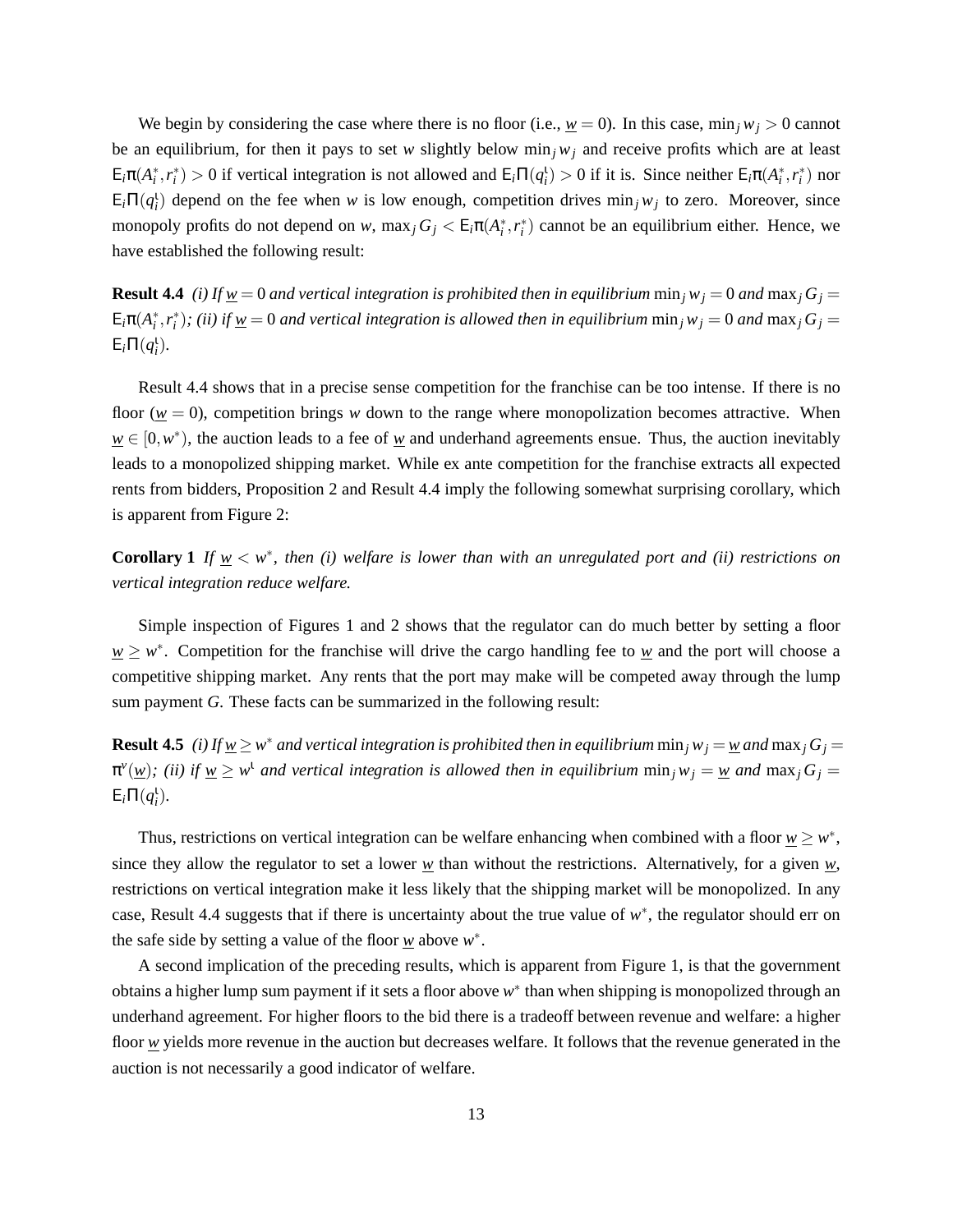#### **4.4 A multiperiod extension**

Do these results depend on the fact that the port cannot change its partner shipping company, even if it turns out to be a high-cost firm? In the real world, a port that establishes an underhand agreement with an inefficient shipping company will eventually find out the shipping costs and will look for another partner. However, there is no guarantee that the new shipping company will be efficient, so it is possible that the port establishes consecutive agreements with several shipping companies before eventually finding the right partner.

We now show that the solution to this multi-period problem is to offer the same menu of underhand agreements as in the one-period game until the port finds a low-cost shipping company, at which point it establishes a long term agreement and extracts all the surplus in each following period. Interestingly, there is no ratcheting in this case.

The most important result of this section is to show that if there is a cost to switch to another shipping company, the conclusions of this paper continue to hold, and they disappear only when the switching cost disappears altogether, i.e., when there is no disadvantage to an underhand contract, because all cost information is revealed immediately to the port.

Consider the case in which the game is repeated each period, with a large number of periods. In this case the port franchise can offer a contract to the shipping company with the explicit threat of terminating the contract if it turns out to be a high-cost firm. Note that if the firm is a high-cost firm, it behaves exactly as before, lasts one period and the port franchise chooses another firm from the large number of potential firms. If it is a low-cost firm, the port can pay the shipping company enough to make it profitable to reveal its type and then extract all the rent, thus getting the integrated port profits with a low-cost shipping company,  $\Pi(q_\ell^1)$ , each period (Besanko, 1985).<sup>16</sup> Letting *V* be the expected value of discounted profits, with discount factor δ, we obtain the following Bellman equation:

$$
V = \max_{\{A_{\ell}, A_h, r_{\ell}, r_h\}} \lambda \left\{ [A_{\ell} + (r_{\ell} - c)q_{\ell}] + \delta \sum_{t=0}^{\infty} \delta^t \Pi(q_{\ell}^1) \right\} + (1 - \lambda) \left\{ [A_h + (r_h - c)q_h] + \delta V \right\}
$$

subject to

$$
(p_{\ell} - s_{\ell} - r_{\ell})q_{\ell} - A_{\ell} \geq 0,
$$
  
\n
$$
(p_h - s_h - r_h)q_h - A_h \geq 0,
$$
  
\n
$$
(p_{\ell} - s_{\ell} - r_{\ell})q_{\ell} - A_{\ell} \geq (p_h - s_{\ell} - r_h)q_h - A_h,
$$
  
\n
$$
(p_h - s_h - r_h)q_h - A_h \geq (p_{\ell} - s_h - r_{\ell})q_{\ell} - A_{\ell},
$$
  
\n
$$
(p_{\ell} - s_{\ell} - r_{\ell}) + q_{\ell}D'_{\ell} = 0,
$$

<sup>&</sup>lt;sup>16</sup>This assumes that all negotiating power lies with the port. In fact, a low cost shipper can threaten to leave if not given a fraction of the rents, and this is costly to the port, which has to start another search for a low cost shipper. Nevertheless, having all rents remain with the port simplifies the exposition and goes against our main point of the relative disadvantage of underhand integration, so the assumption does not bias the results.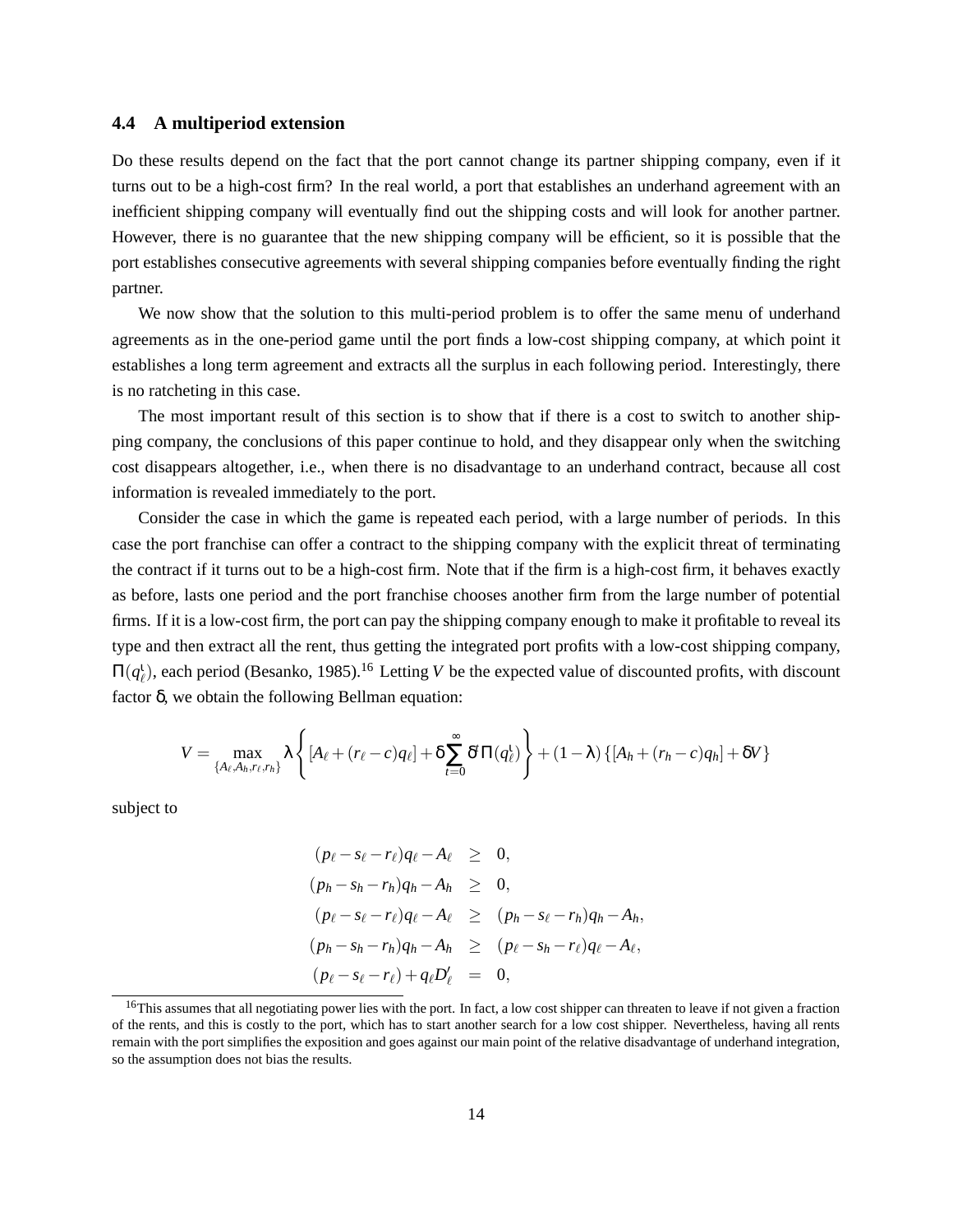$$
(p_h - s_h - r_h) + p_h D'_h = 0.
$$

Note that the problem facing a shipping company is the same as before, since a low-cost shipping company receives no rent after the first period and a high-cost shipping company is discarded. There is no ratchet effect here because the high-cost shipping company is discarded in the second period, which implies that the low-cost shipping company's payoff after the second period is zero regardless of what it declares in the first period. Hence, the shipping company faces the same incentives and behaves exactly like in the one-period game. It follows that we can replace the values obtained in the one-period game to obtain the modified Bellman equation. Recall that  $A_{\ell}^* = [D(q_{\ell}^*) - s_{\ell} - c]q_{\ell}^* - (s_h - s_{\ell})q_{\ell}^* \equiv \Pi(q_{\ell}^*) - (s_h - s_{\ell})q_{\ell}^*$  are the profits made by the port when contracting a low-cost firm in the static game and  $\Pi(q_h^*) = [D(q_h^*) - s_\ell - c]q_h^*$ are the profits when contracting with a high-cost firm. Replacing in the value function we obtain that

$$
V = \lambda \left( \frac{\Pi(q_\ell^*)}{1-\delta} - (s_h - s_\ell) q_h^* \right) + (1-\lambda) [\Pi(q_h^*) + \delta V]
$$

which leads to the expression for the value function:

$$
V = \frac{1}{1 - (1 - \lambda)\delta} \left\{ \lambda \left[ \frac{\Pi(q_\ell^*)}{1 - \delta} - (s_h - s_\ell) q_h \right] + (1 - \lambda) \Pi(q_h^*) \right\}.
$$

Note that whenever  $\delta \neq 1$ , there is a loss due to underhand integration and our results remain. It is only when there is no discount of the future, that the value function is dominated by the profits of a low-cost shipping company. It is also interesting to note that whenever  $\lambda < 1$ , the port franchise cannot extract all profits from the low-cost firm, which can always claim to be a high-cost firm.

### **5 Conclusions and extensions**

We have shown that restrictions on vertical integration can be effective in restraining the exercise of monopoly power over a franchised essential facility, even when the restrictions cannot be enforced. In order for the restrictions to be effective, competition for the franchise must not erode all post-auction rents, because otherwise there is no incentive to operate the port in a competitive fashion and underhand contracts will occur. Moreover, underhand contracts must be less efficient than standard aboveboard contracts. We have shown this result in the context of a standard asymmetric information model, but there are other options. For example, assume away asymmetric information considerations, and consider a model in which the port undertakes sunk investments in equipment that can be used by any shipping company. Observe that while many port assets are sunk and specific, ships are mobile. Since an underhand agreement is by definition an incomplete contract, the shipping company may hold up the port. Then vertical separation reduces the rents obtained by the port because it leads to underinvestment, even when the port can extract all *ex ante* rents by making shipping companies compete to be selected. By contrast, when the shipping market is competitive,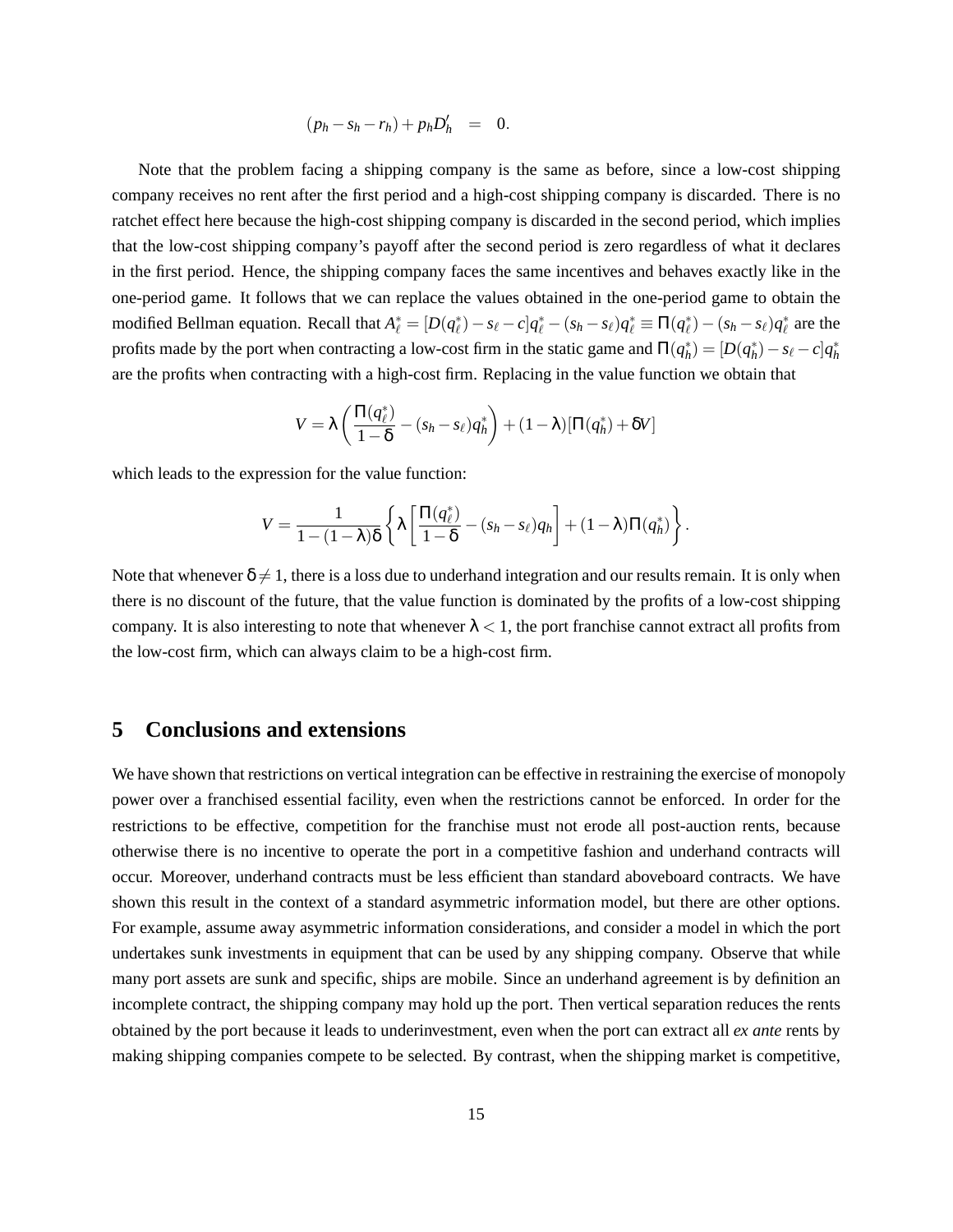a shipping company cannot hold up the port. Hence, vertical separation reduces the relative attractiveness of monopolizing the shipping market. $17$ 

## **6 Epilogue**

In several decisions, the Chilean appellate and supreme courts decided, partly on the basis of the preceding reasoning, that the arguments of the port authority for restrictions on vertical integration were reasonable, i.e., that the limits to vertical integration would make it less likely that the main ports would be operated by monopoly shipping companies. After the delays caused by the injunctions, the port authority was finally able to proceed with the auction of the main ports. There was a satisfactory number of participants in the bidding process (14 for all ports), including domestic and international firms. The domestic shipping lines participated in joint ventures with foreign specialists in port management.

In all three franchises the floor was attained.<sup>18</sup> These were approximately 10% lower than the rates under the private, multi-operator scheme. The three winning bids were offered by a company which was 40% owned by the shipping company who had been the strongest opponent of restrictions on vertical integration. However, by the rules of the bidding process, the port authority awarded one of the ports (Valparaíso) to the runner up. In the end, the government received US\$294 million for the three franchises, twice as much as expected (all participants offered an upfront payment).

Whether the government succeeded in preventing the monopolization of the shipping business in Chile's main ports remains an open question that will be answered by a future evaluation of the franchises' performance. However, the analysis has shown that the restrictions on vertical integration plus a minimum per-unit charge for port operations make it less likely that the winners will operate as port monopolies.

 $17$ Of course, the difference is larger when it is harder to replace the shipping company.

<sup>&</sup>lt;sup>18</sup>A fourth franchise for a less important bulk cargo port was also successful. However, in a second round of auctions for smaller local ports, there was less interest: one had no bidder (Arica), while the other had only one bidder (Iquique).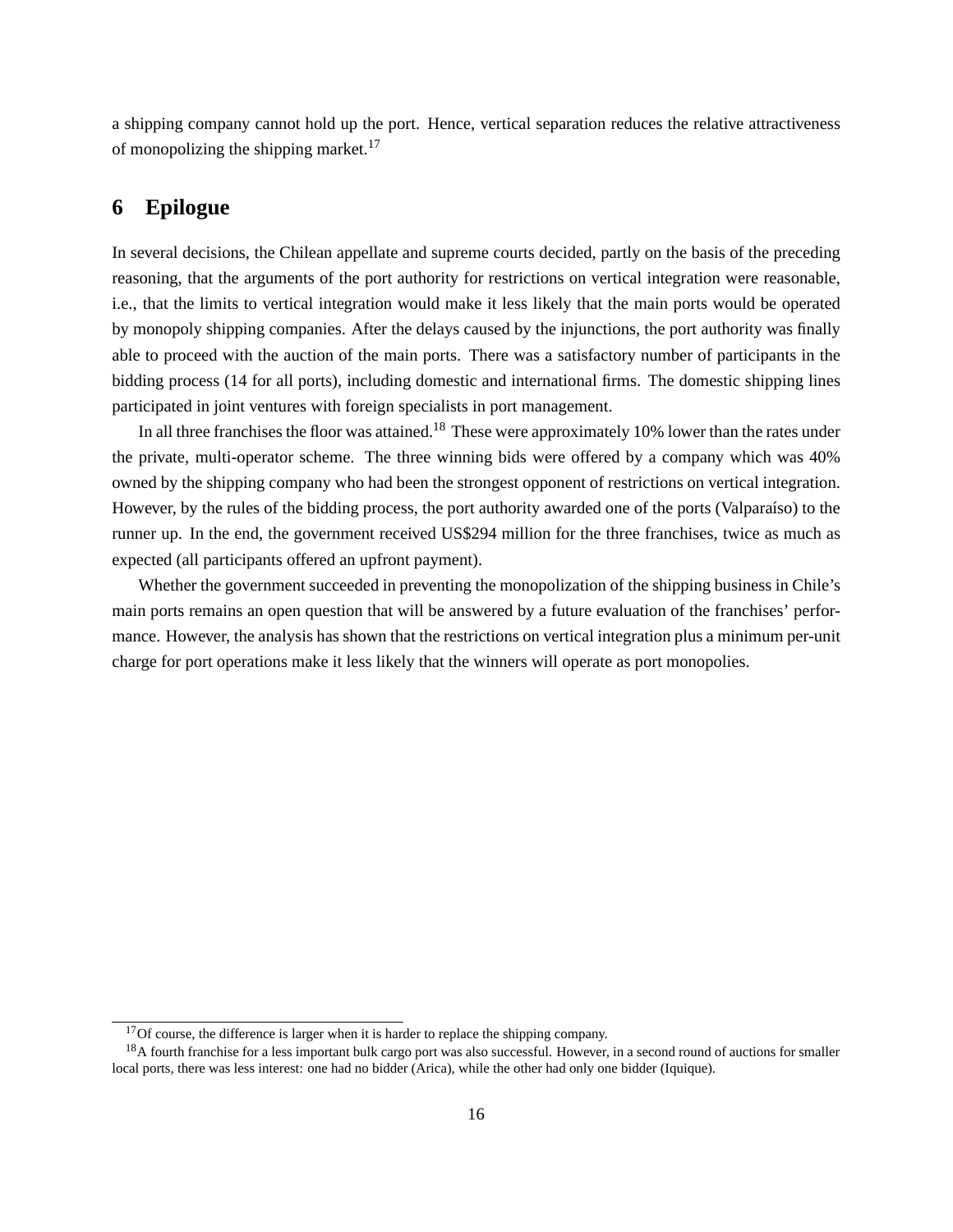### **References**

- [1] Baron D. and R. Myerson, "Regulating a Monopolist with Unknown Cost", *Econometrica*, **50**, 911– 930, 1982
- [2] Besanko, D., "Multi-period Contracts between Principal and Agent with Adverse Selection," *Economics Letters*, **17**, 33–37, 1985
- [3] Chadwick, E., "Results of Different Principles of Regulation in Europe", *Journal of the Royal Statistical Society*, Series A22, 381–420, 1859
- [4] Demsetz, H., "Why Regulate Utilities," *Journal of Law and Economics*, **11**, 55–66, 1968
- [5] Economides, N., "The Incentive for Non-Price Discrimination by an Input Monopolist," *International Journal of Industrial Organization*, **16**, 271–284, 1998
- [6] Economides, N., "Quality Choice and Vertical Integration," *International Journal of Industrial Organization*, **17**, 903–914, 1999
- [7] Engel, E. M. R. A., R. D. Fischer and A. Galetovic, "Least-Present-Value-of-Revenue Auctions and Highway Franchising," *Journal of Political Economy*, **109**, 993–1020, 2001.
- [8] Foxley, J. and J. L. Mardones, "Port Concessions in Chile: Contract Design to Promote Competition and Investment", *Public Policy for the Private Sector*, Note 223. Washington, D.C.: The World Bank, 47–50, September 2000
- [9] Harstad, R. and M. Crew, "Franchise Bidding Without Holdups: Utility Regulation with Efficient Pricing and Choice of Provider," *Journal of Regulatory Economics*, **15**, 141–163, 1999
- [10] Laffont, J.-J. and J. Tirole, *A Theory of Incentives in Procurement and Regulation*. Cambridge–Mass.: MIT Press, 1993
- [11] Laffont, J.-J. and J. Tirole, *Competition in Telecommunications*. Cambridge–Mass.: MIT Press, 2000
- [12] Lee, S. and J. Hamilton, "Using Market Structure to Regulate a Vertically Integrated Monopolist," *Journal of Regulatory Economics*, **15**, 223–248, 1999
- [13] Mardones, J. L., personal communication, 1999
- [14] Posner, R., "The Appropriate Scope for Regulation in Cable Television Industry," *Bell Journal of Economics*, **3**, 335–358, 1972
- [15] Riordan, M. and D. Sappington, "Awarding Monopoly Franchises," *American Economic Review*, **77**, 375–387, 1987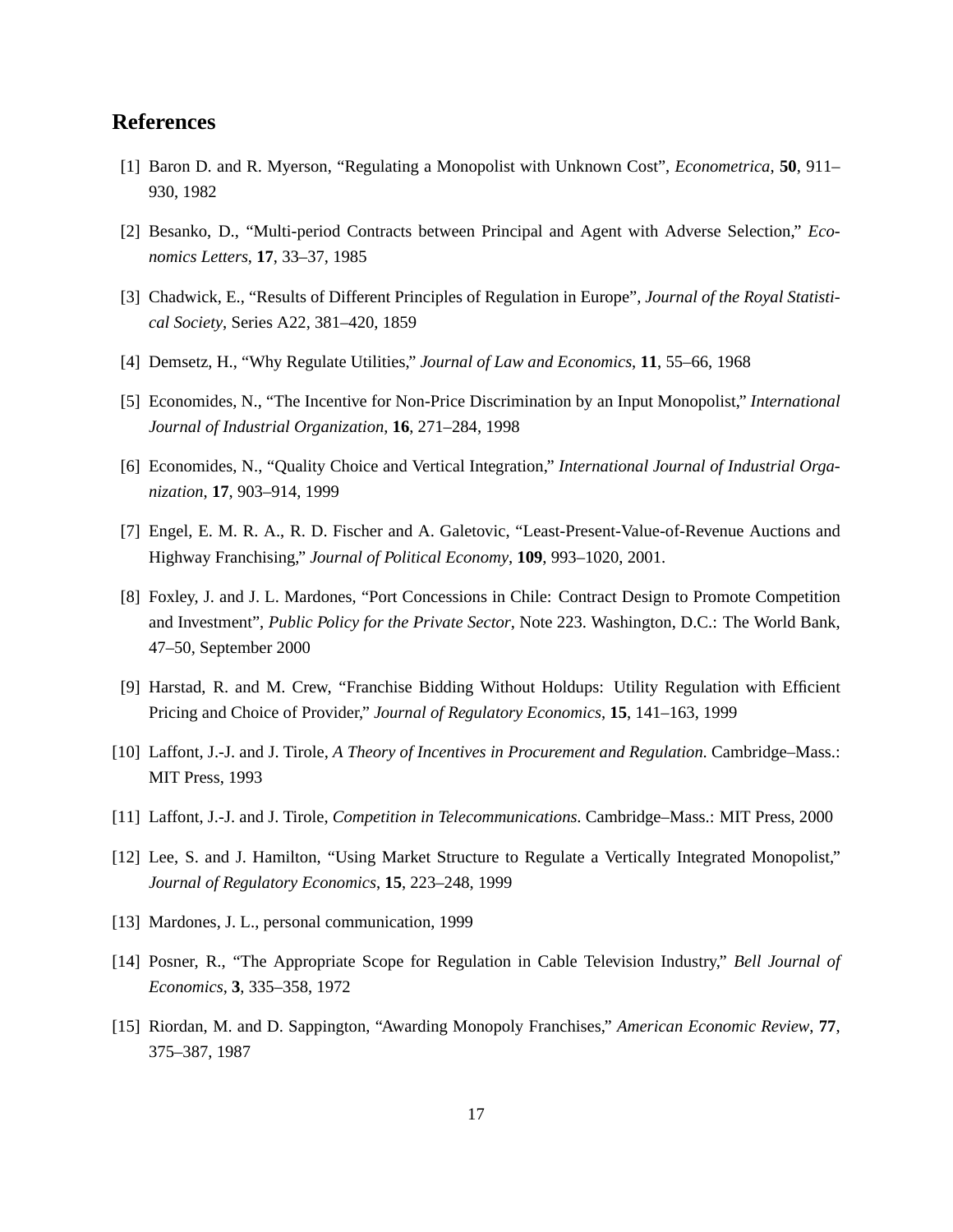- [16] Salop, S. and D. Scheffman, "Raising Rival's Costs," *American Economic Review*, **73**, 267–271, 1987
- [17] Spulber, D., *Regulation and Markets*. Cambridge–Mass.: MIT Press, 1989
- [18] Stigler, G., *The Organization of Industry*. Homewood: Richard D. Irwin, 1968
- [19] Trujillo, L. and G. Nombela, "Multiservice Infrastructure: Privatizing Port Services," *Public Policy for the Private Sector* (September). Washington, D.C.: The World Bank, 43–46, 2000
- [20] Vickers, J., "Concepts of Competition," *Oxford Economic Papers*, **47**, 1–23, 1995
- [21] Williamson, O. E., "Franchise Bidding for Natural Monopoly in General and with respect to CATV," *Bell Journal of Economics*, **7**, 73–104, Sppring 1976.
- [22] Williamson, O. E., "Franchise Bidding for Natural Monopoly,". Chap. 13 in O. E. Williamson, *The Economic Institutions of Capitalism*. New York: The Free Press, 1985.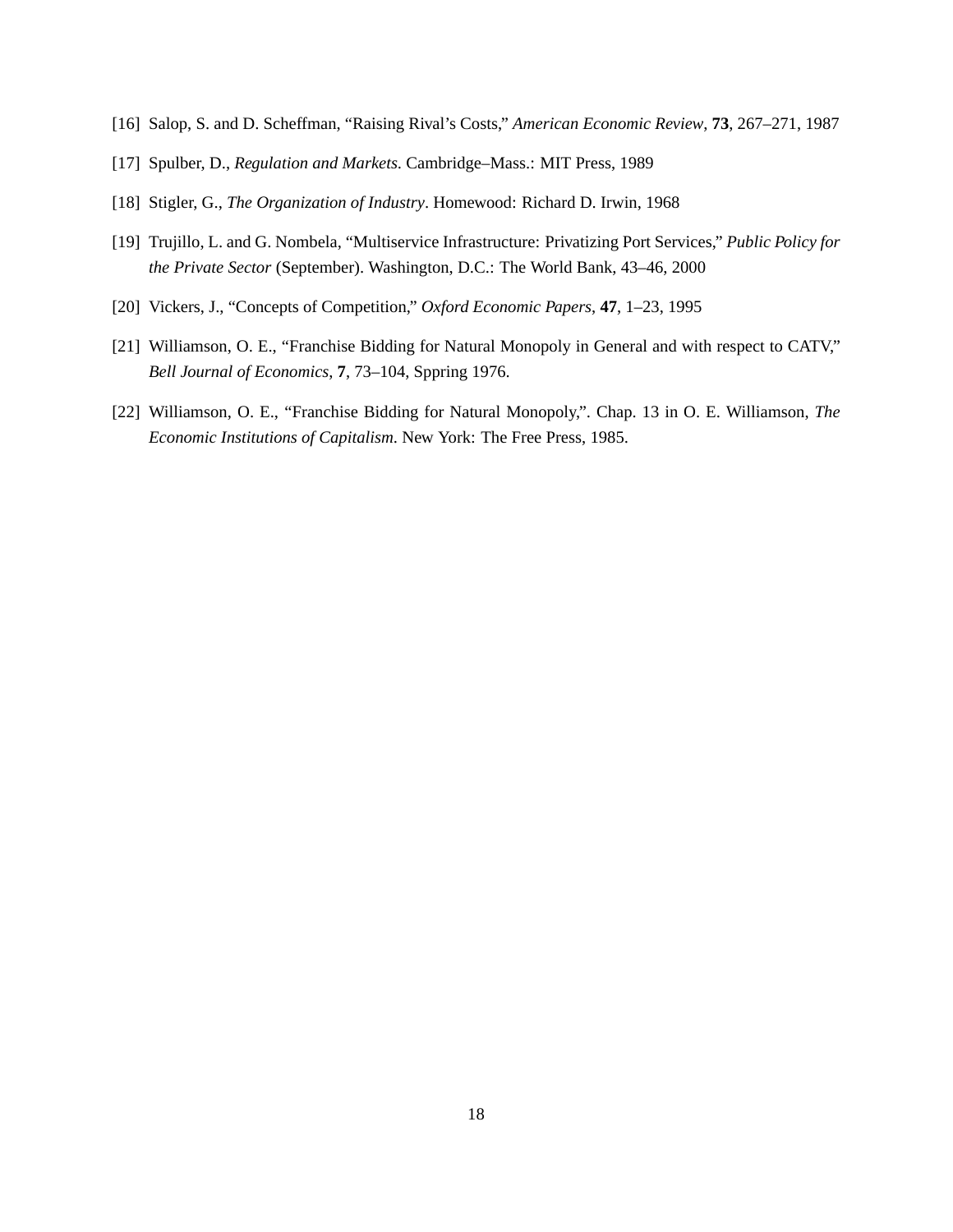# Appendix

### **A Proof of Proposition 1**

Let *L* be the Lagrangian associated to problem (1), and  $\eta_i$ ,  $\mu_i$  and  $\psi_i$ ,  $i = \ell$ , *h* be the positive multipliers associated with constraints (2), (3–4), (5), respectively.

From the incentive-compatibility constraint (3) and the participation constraint (2) for the high cost shipper it follows that

$$
(p_{\ell} - s_{\ell} - r_{\ell})q_{\ell} - A_{\ell} \ge (p_h - s_{\ell} - r_h)q_h - A_h
$$
  
> 
$$
(p_h - s_h - r_h)q_h - A_h
$$
  

$$
\ge 0.
$$

Hence, the participation constraint of the low-cost shipping company holds with slack and  $\eta_\ell = 0$ .<sup>19</sup>

Now, from the first order conditions for the  $A_i$ , it follows that

(9) 
$$
\frac{\partial \mathcal{L}}{\partial A_{\ell}} = \lambda - \mu_{\ell} + \mu_{h} = 0,
$$

(10) 
$$
\frac{\partial \mathcal{L}}{\partial A_h} = (1 - \lambda) - \eta_h - \mu_h + \mu_\ell = 0.
$$

Solving for  $\lambda$  in (9), then substituting into (10) and rearranging yields  $\eta_h = 1$ . Hence the participation constraint of the high-cost shipping company binds—all rents are extracted from the high-cost shipping company. Moreover, if  $\mu_{\ell} = 0$  we have  $\mu_h = -\lambda < 0$ , a contradiction. Hence  $\mu_{\ell} > 0$  and the incentive compatibility constraint for the low-cost firm is binding and the firm is indifferent between behaving as a high- or low-cost firm.

Since  $\eta_h$  and  $\mu_\ell$  are strictly positive, we have

$$
A_h = (p_h - s_h - r_h)q_h,
$$

$$
(12) \hspace{1cm} A_{\ell} = (p_{\ell} - s_{\ell} - r_{\ell})q_{\ell} - (s_h - s_{\ell})q_h,
$$

where  $(s_h - s_\ell)q_h$  is the information rent appropriated by the low-cost shipping company.

From (11) it follows that (4) is equivalent to

$$
A_{\ell} \geq (p_{\ell} - s_h - r_{\ell})q_{\ell},
$$

which by  $(12)$  is equivalent to

$$
(s_h - s_\ell)(q_h - q_\ell) \geq 0
$$

<sup>&</sup>lt;sup>19</sup>The strict inequality in the derivation above assumes that  $q_h > 0$ . As will become clear by the end of the proof, this requires that the shipper's optimal *q* for  $r = c + \frac{\lambda}{1-\lambda}(s_h - s_\ell)$  be positive.